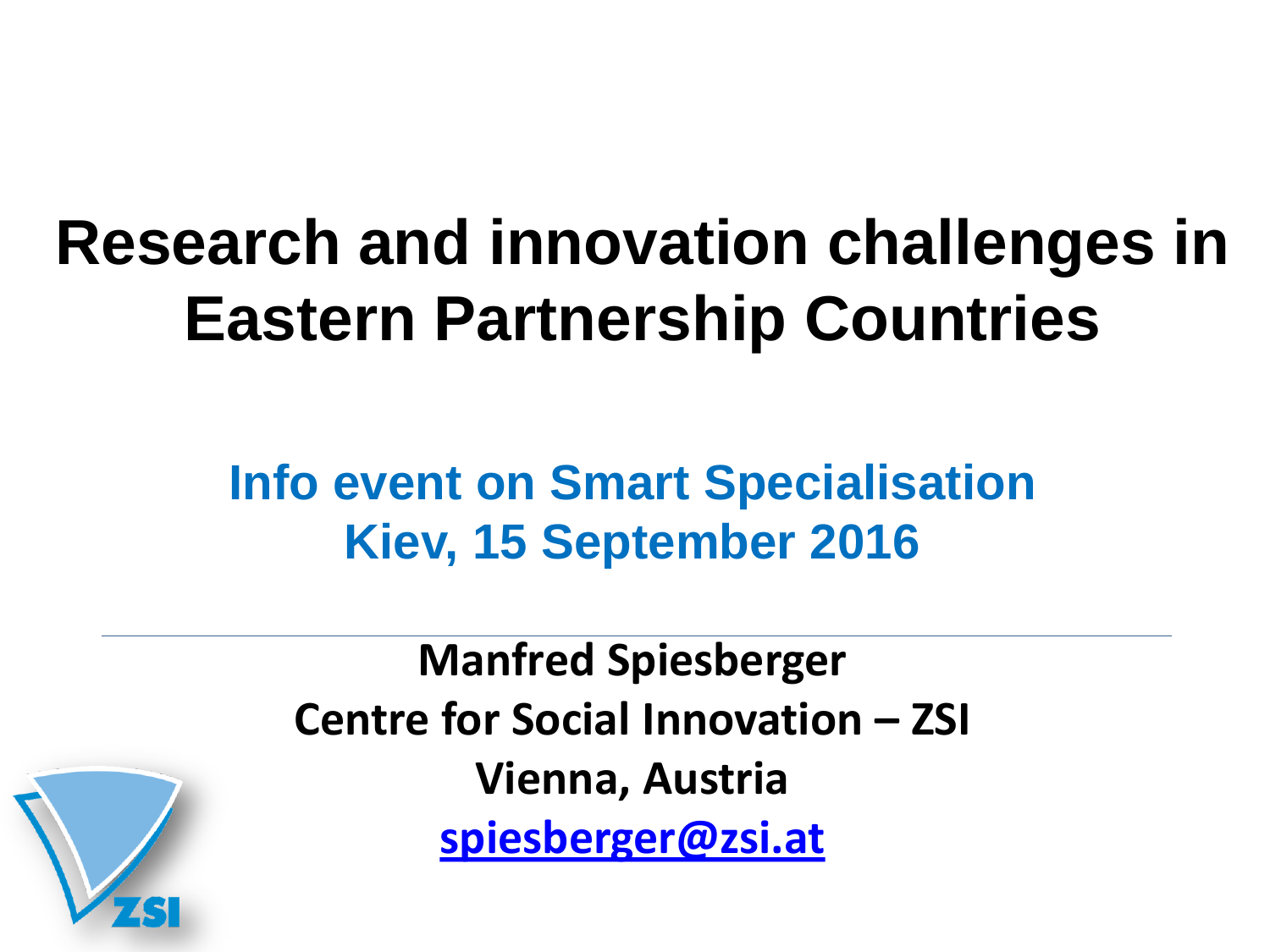# **Centre for Social Innovation (ZSI) & EaP countries**

- ZSI is one of the **largest social scientific research institutes in Austria** with **high international reputation**
- **Established in 1990**
- employees ~50
- **ZSI´s key areas of activities:** Work and Equal Opportunities; Research Policy and Development, Technology and Knowledge
- Involved in many EaP related projects: coordinates BILAT UKR\*AINA and ener2i projects;

Participates in INCO-NET EaP project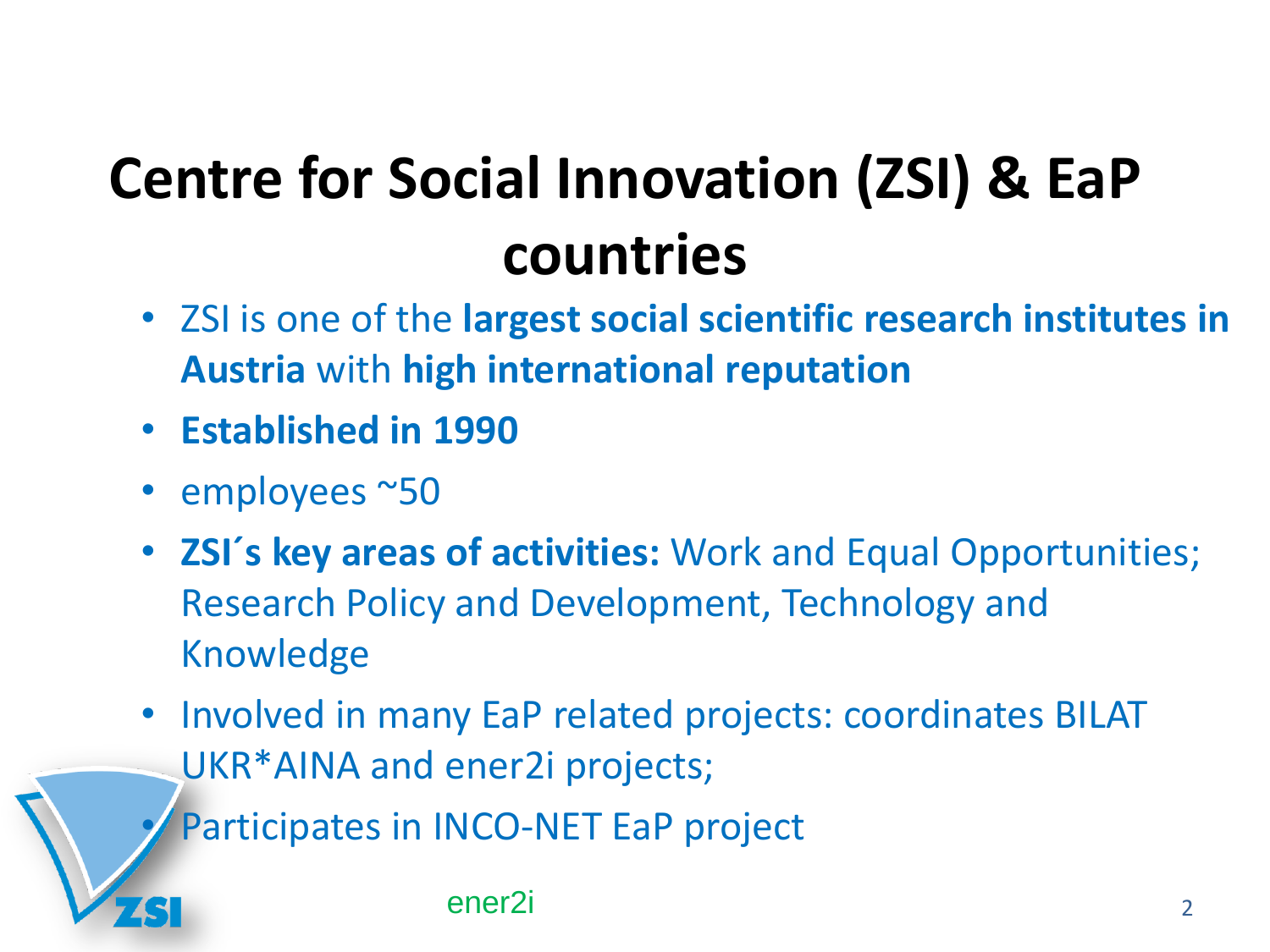## **Research and Innovation (R&I) in EaP countries**

- Strong science base inherited from the times of the Soviet Union, but significantly downsized over the last 25 years
- Tradition of solid education, however some problems with quality (e.g. because of overload of faculty with teaching obligations, etc.)

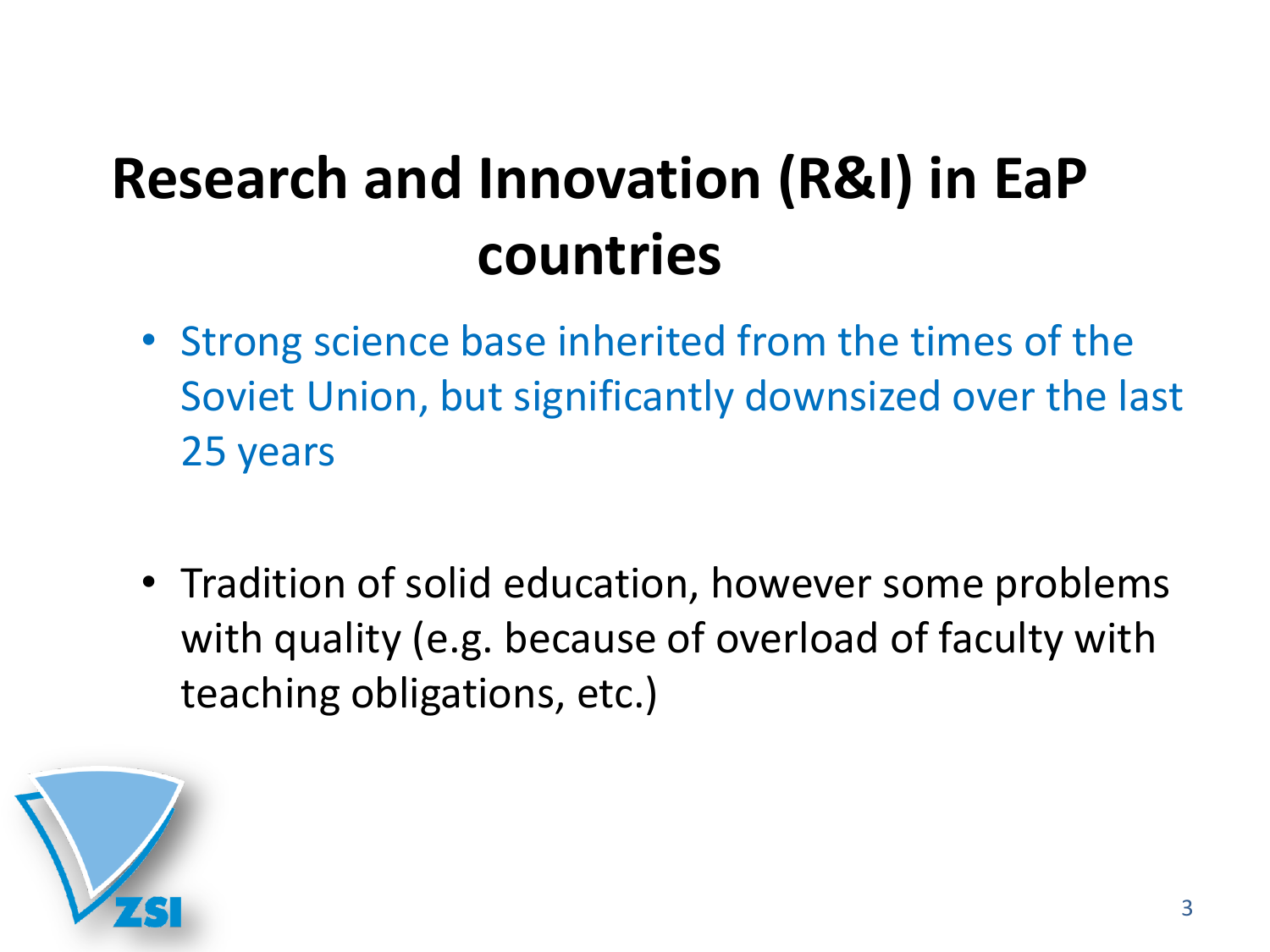## **Framework conditions for (R&I) in EaP;**  comparison BG 6,819.9; LT 14,172.2 US \$

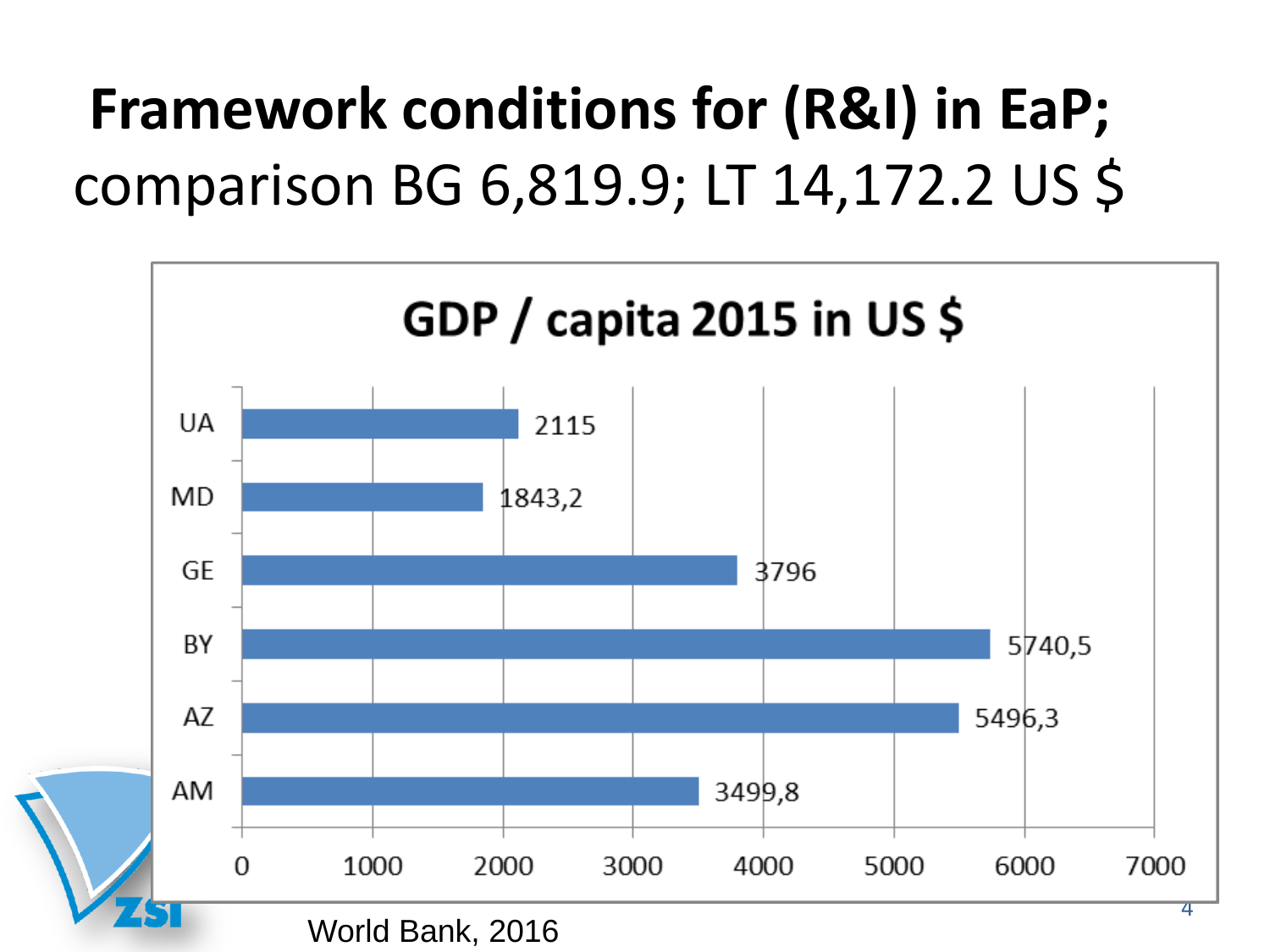**World Bank: Ease of Doing Business ranking**



<http://www.doingbusiness.org/rankings>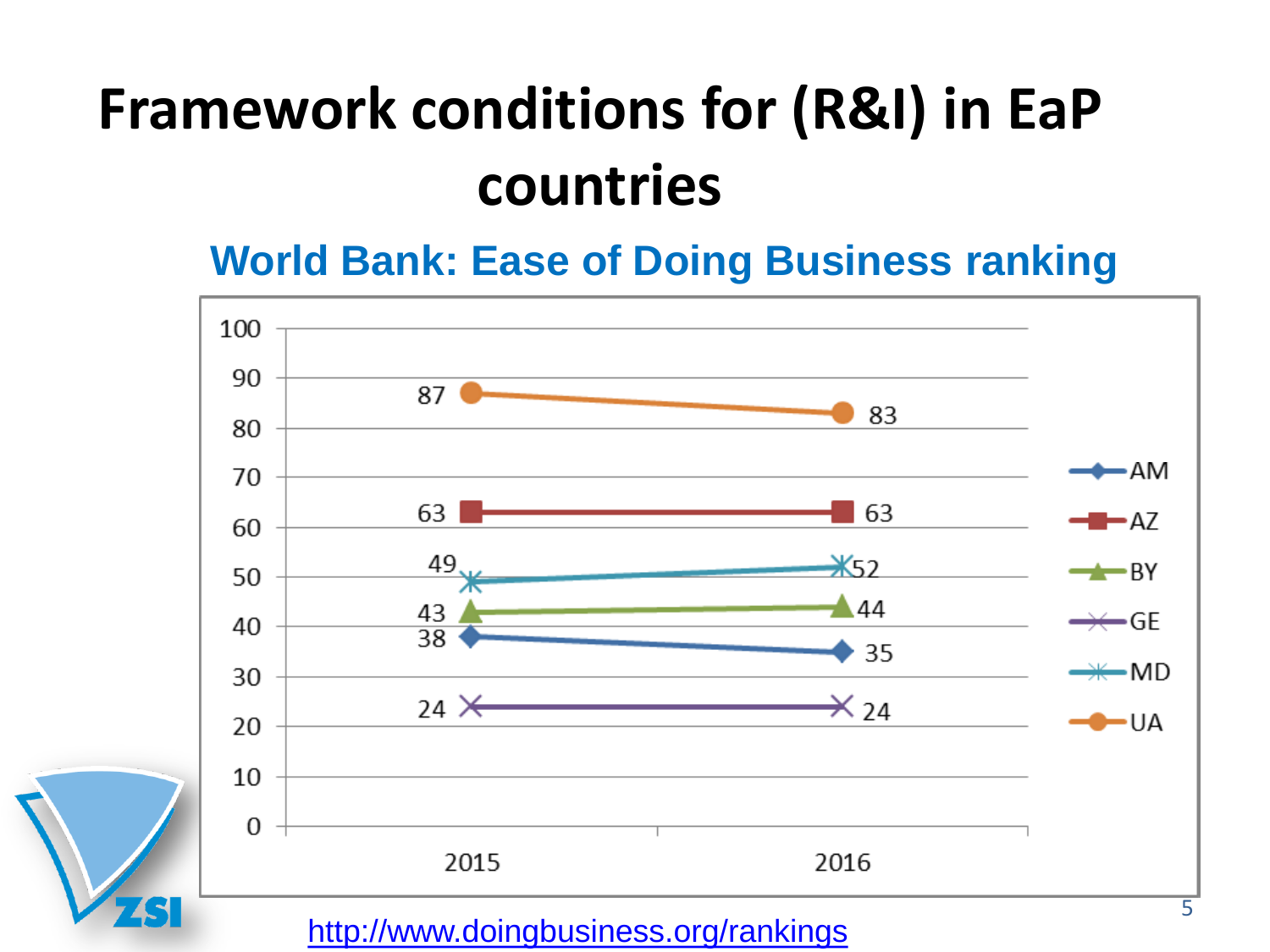#### **World Bank: Ease of Doing Business ranking**

- A high ease of doing business ranking means the regulatory environment is more conducive to the starting and operation of a local firm.
- Aggregate/composite indicator, considering: Starting a Business, Dealing with Construction Permits, Getting Electricity, Registering Property, Getting Credit, Protecting Minority Investors, Paying Taxes, Trading Across Borders, Enforcing Contracts, Resolving Insolvency

6 Important factors such as corruption levels or state intervention in the economy are not considered. Important to look into individual scores: Belarus getting credit 109, registering property 7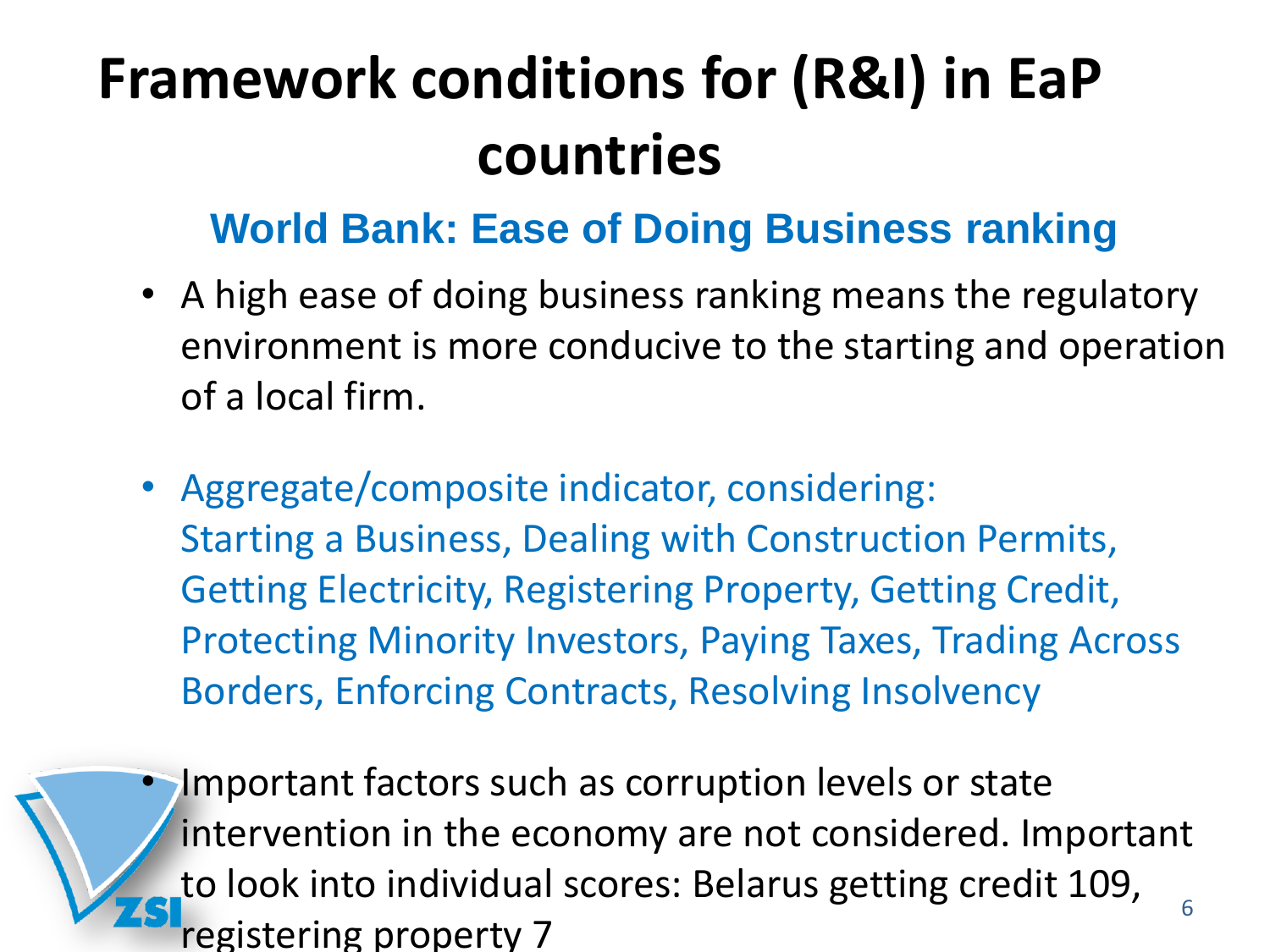#### **International Linkages & Integration**

- Association of the EaP countries to the Framework Programme for Research and Innovation
- Moldova has been the frontrunner in these integration efforts, and became associated to the FP7 in 2012, and to H2020 from the outset in 2014
- Ukraine and Georgia have been following with association to H2020 in 2015 and 2016 respectively.
- Armenia is still in the process of finalising the association to H2020 in 2016
	- Eurasian Economic Union & its innovation programme: Armenia, Belarus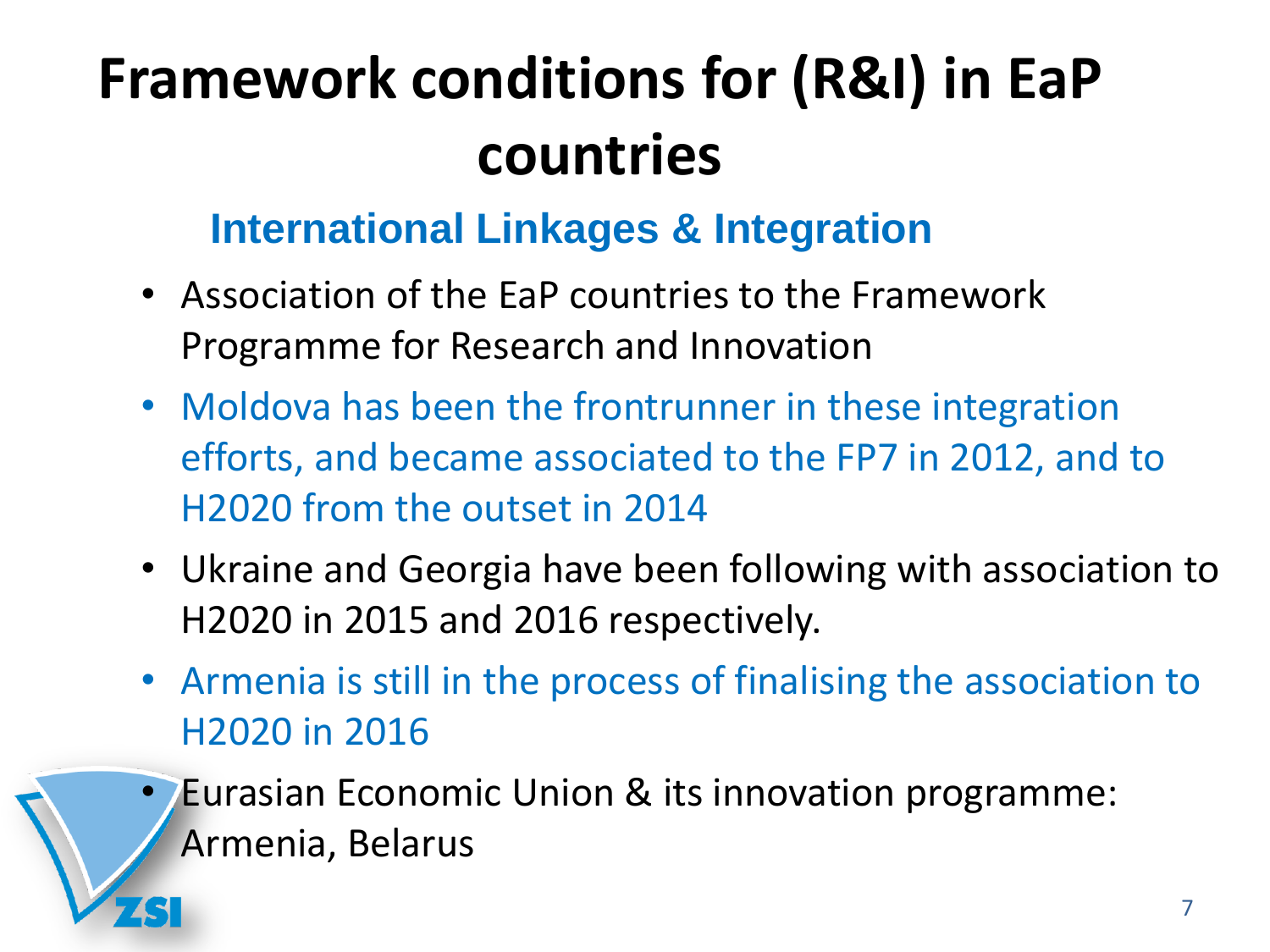#### **Resource Base – some indications**

- **Armenia**  mining, alcoholic beverages
- **Azerbaijan** oil and gas
- **Belarus**  industry, machinery and transport
- **Georgia** agriculture, tourism, renewable hydroenergy
- **Moldova** agriculture, alcoholic beverages
- **Ukraine** agriculture, aviation

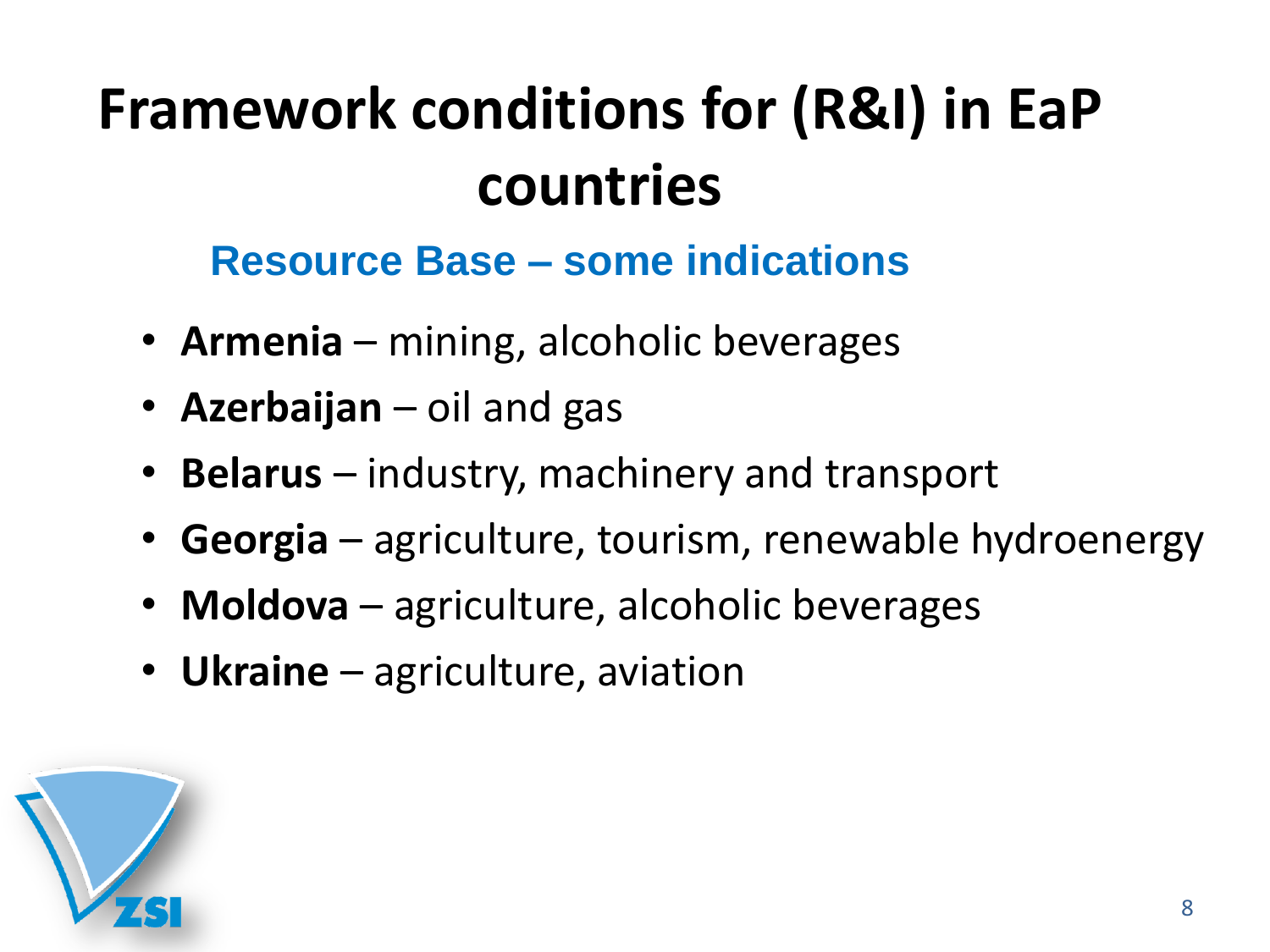**R&I potential – some indications**

- **Over all countries: ICT**
- **Armenia**  physics, health/medicine
- **Azerbaijan** oil and gas
- **Belarus**  physics
- **Georgia** biology, biomedicine
- **Moldova** nanotechnologies, microelectronics
- **Ukraine** aviation

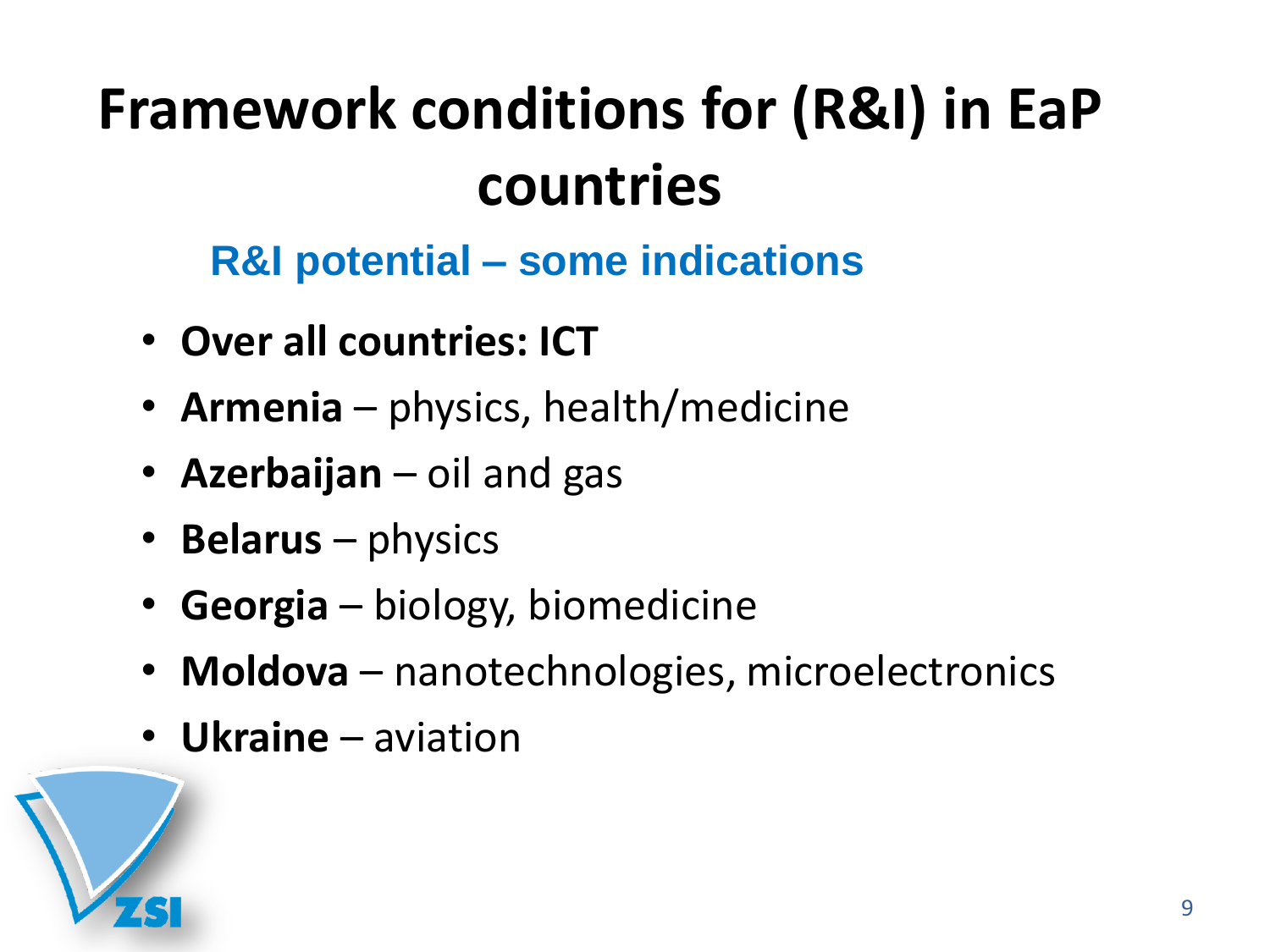### **R&I Governance in EaP countries**

- Ministries are gaining in importance in policy making for R&I (Min of Education and Science, Min Economy)
- In some countries still a very strong role for Academy: **Moldova** – ASM fulfils role of Ministry and R&I funding agency

**Armenia, Azerbaijan, Belarus, Ukraine** – significant role, although lesser one than in MD

**Georgia** is different here: most Academy institutes either dissolved, merged with HEI, or independent; Academy remains as voluntary club of scientists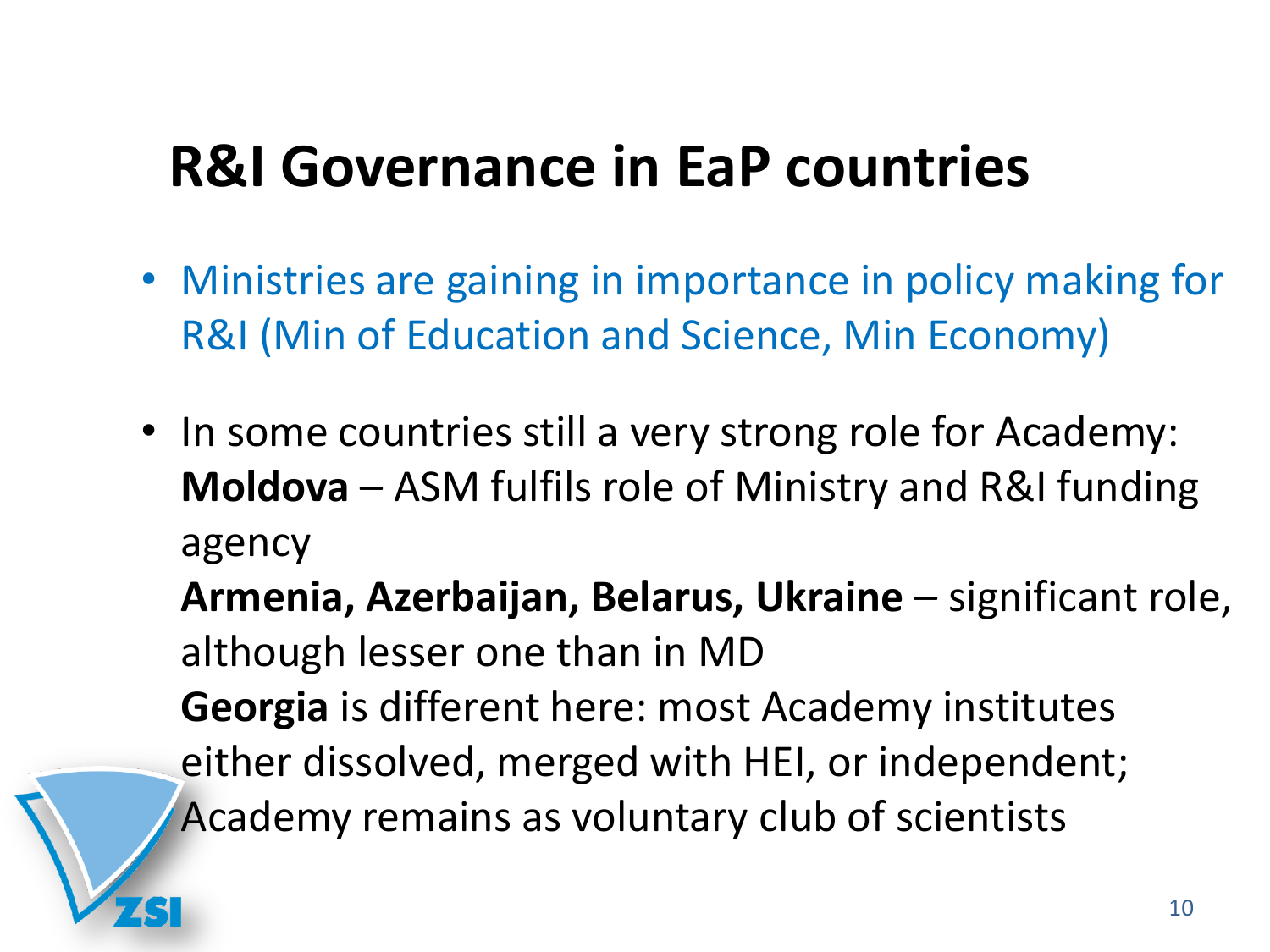- Strategy development is well established in EaP countries
- Weaker is strategy implementation, as well as monitoring and evaluation of the strategy implementation
- Priority setting often done not systematically enough, and in a top-down approach
- Consultations, involvement of broader society has no tradition yet; some examples - Moldova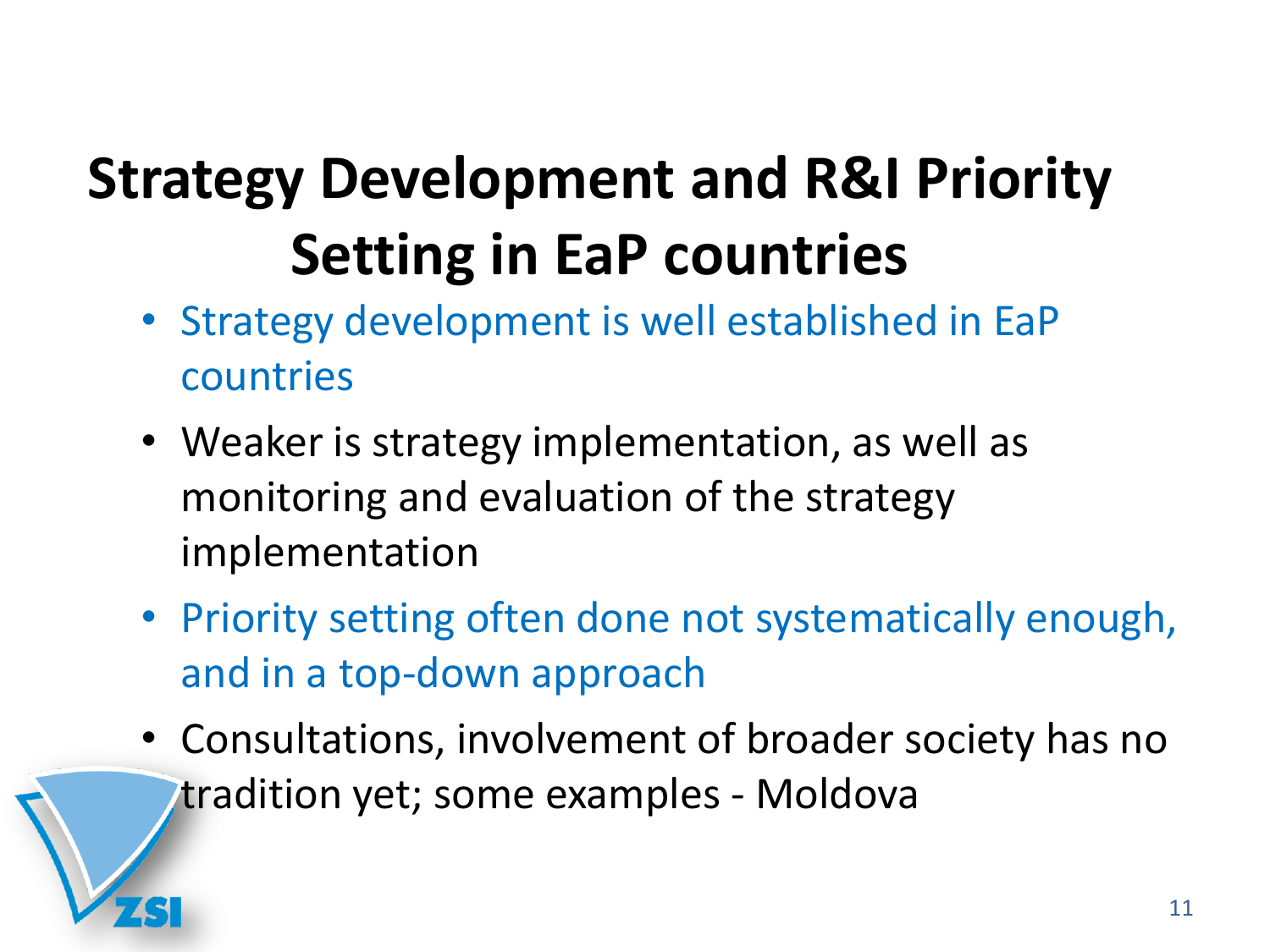- Priorities examples: Armenia Strategy of Export-led Industrial Policy (2011)
- 1. Resource-based sectors, including: food production (particularly brandy making, canned food production, wine, mineral water and juice production, fish breeding, fruit and vegetables), metal and nonmetal mining and processing, tourism and related cultural products;

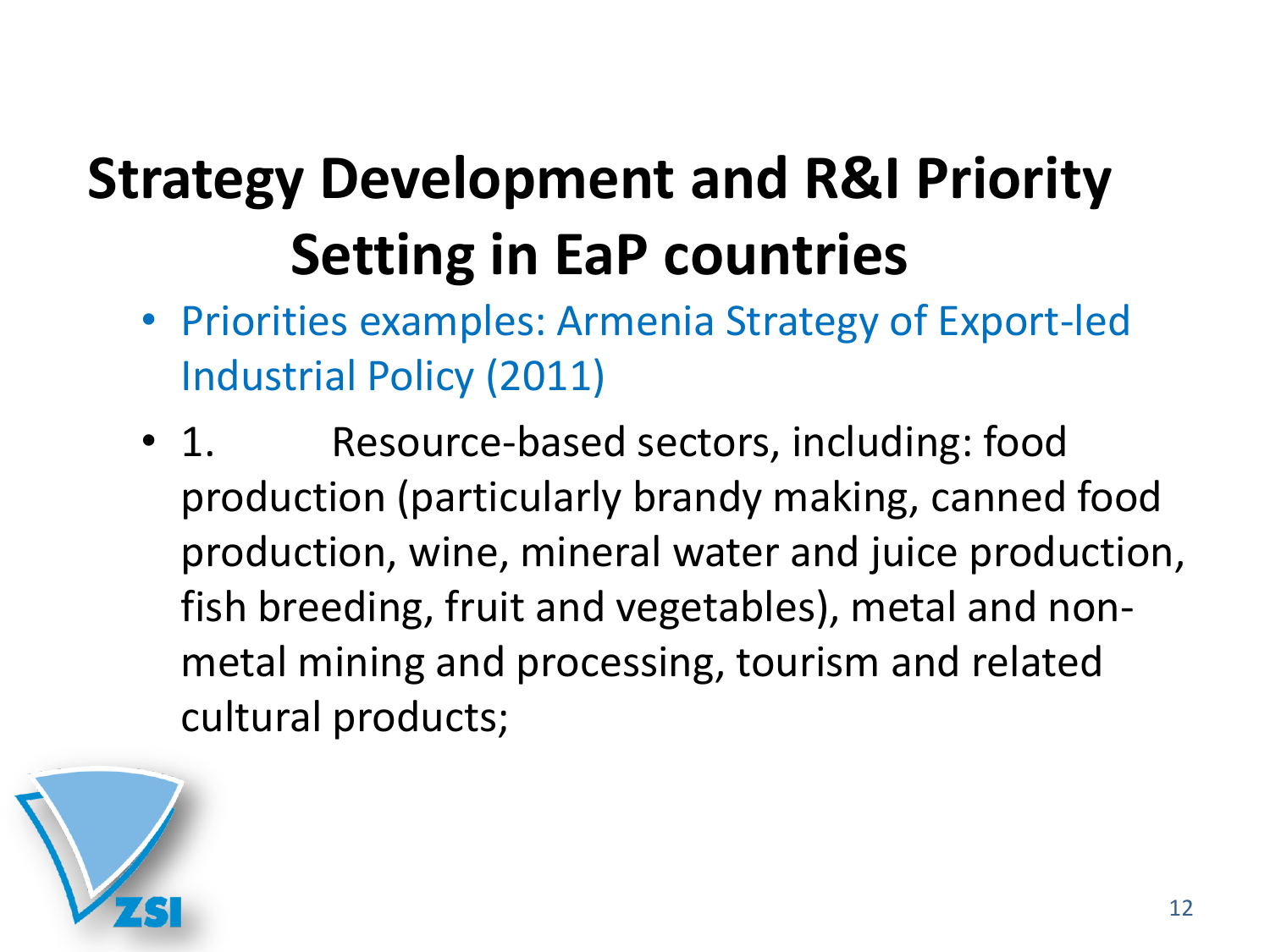- Priorities examples: Armenia Strategy of Export-led Industrial Policy (2011)
- 2. Skills-based sectors, including: diamond processing, jewellery manufacturing, watch manufacturing, pharmaceuticals, light industry (textile industry), health services, medical equipment and materials;
- technologies, engineering services, applied physics and • 3. Knowledge-based sectors, including: precision engineering (machine building, instrument making, electrical and optical production), information biotechnologies.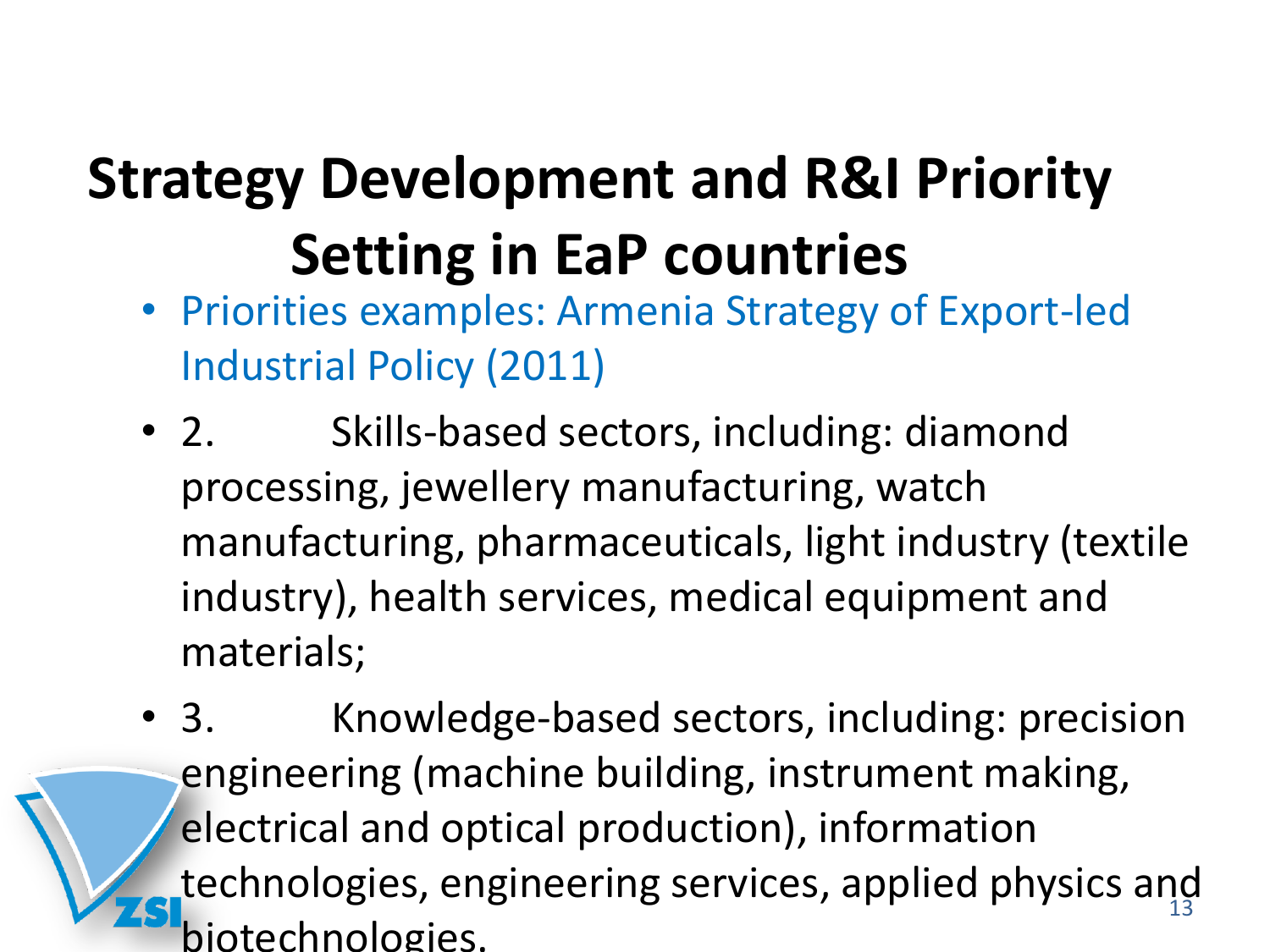- Priorities examples: Moldova National R&D Strategy of 2014 – H2020 priorities specified
- Parliament 2013:
	- 1) Materials, technologies and innovative products;
	- 2) Energy efficiency and use of renewable energy;
	- 3) Health care and biomedicine;
	- 4) Biotechnology; and
	- 5) National heritage and development of the society

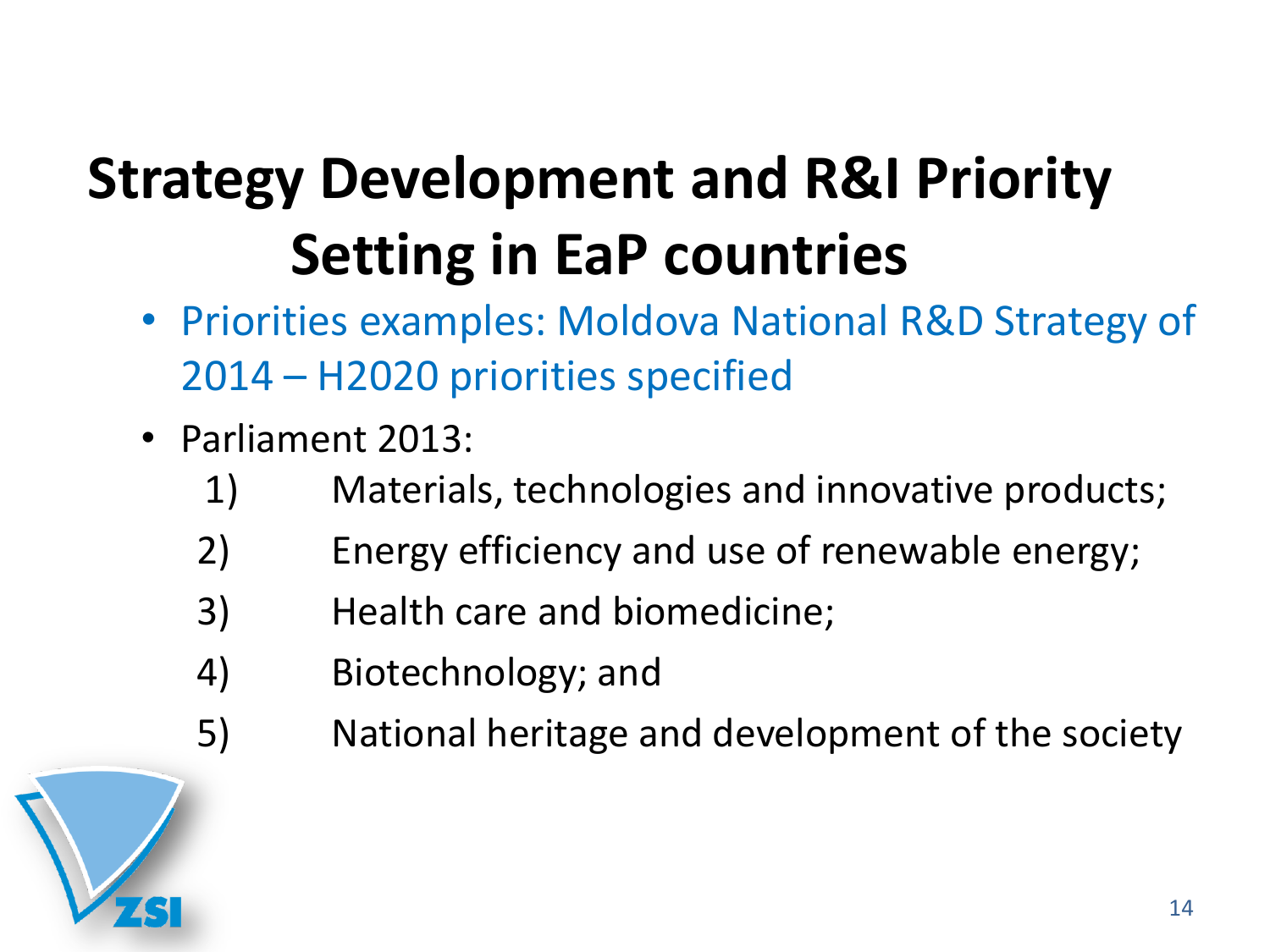## **R&I Funding in EaP countries: GERD as % of GDP (EU 28: 2.03% in 2014)**



15 **Data: UNESCO UIS, <http://www.uis.unesco.org/Pages/default.aspx>**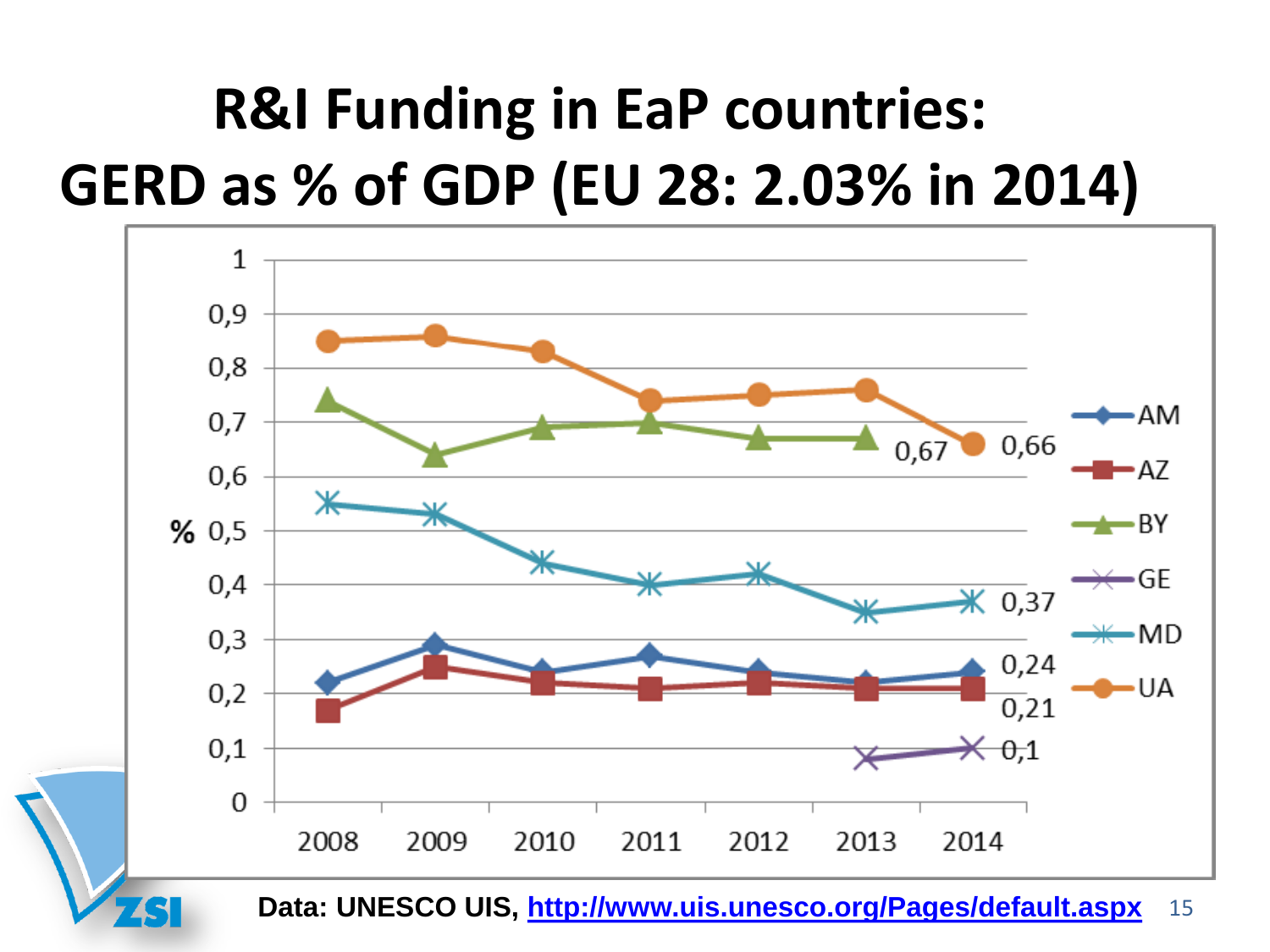## **R&I Funding in EaP countries**

- Who is allocating the (limited) R&I funding? Some trend developing for establishing agencies for R&I funding
- **Armenia** research funding allocated by State Committee, NAS-RA gets block grant
- **Belarus** block grant to Academy, Belarusian Republican Foundation for Basic Research (BRFFI), State Committee on Science and Technology
- **Moldova** ASM allocated all public R&I funding until 2016, now also line ministries, agency solution envisaged
- **Georgia** Shota Rustavel Foundation since 2010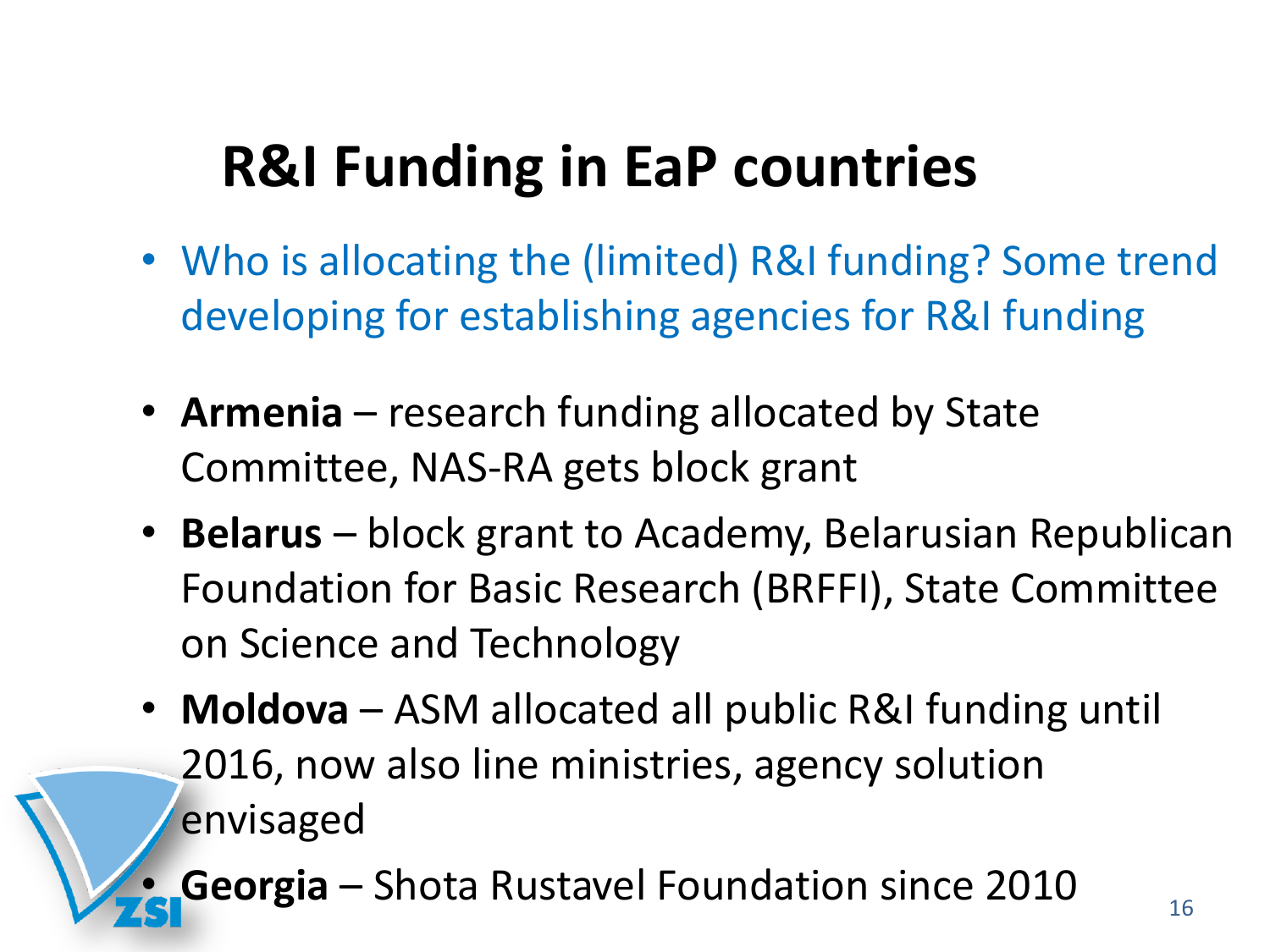## **Human Resources in EaP countries: Total R&D Personnel in HC & trends**



17 **Data: UNESCO UIS, <http://www.uis.unesco.org/Pages/default.aspx>**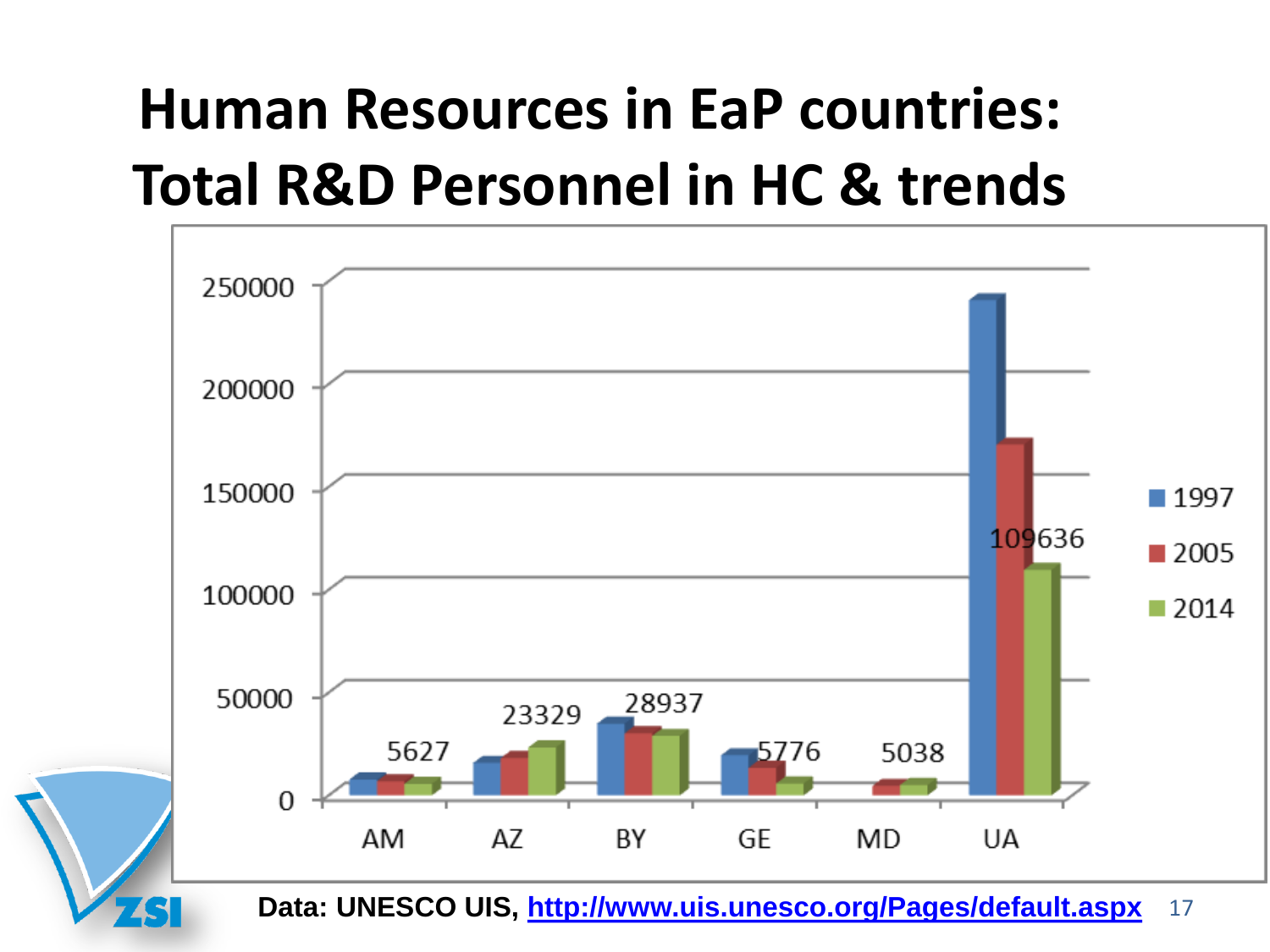## **R&D Personnel per mio inhabitants MD 1200 - BY 3000.**

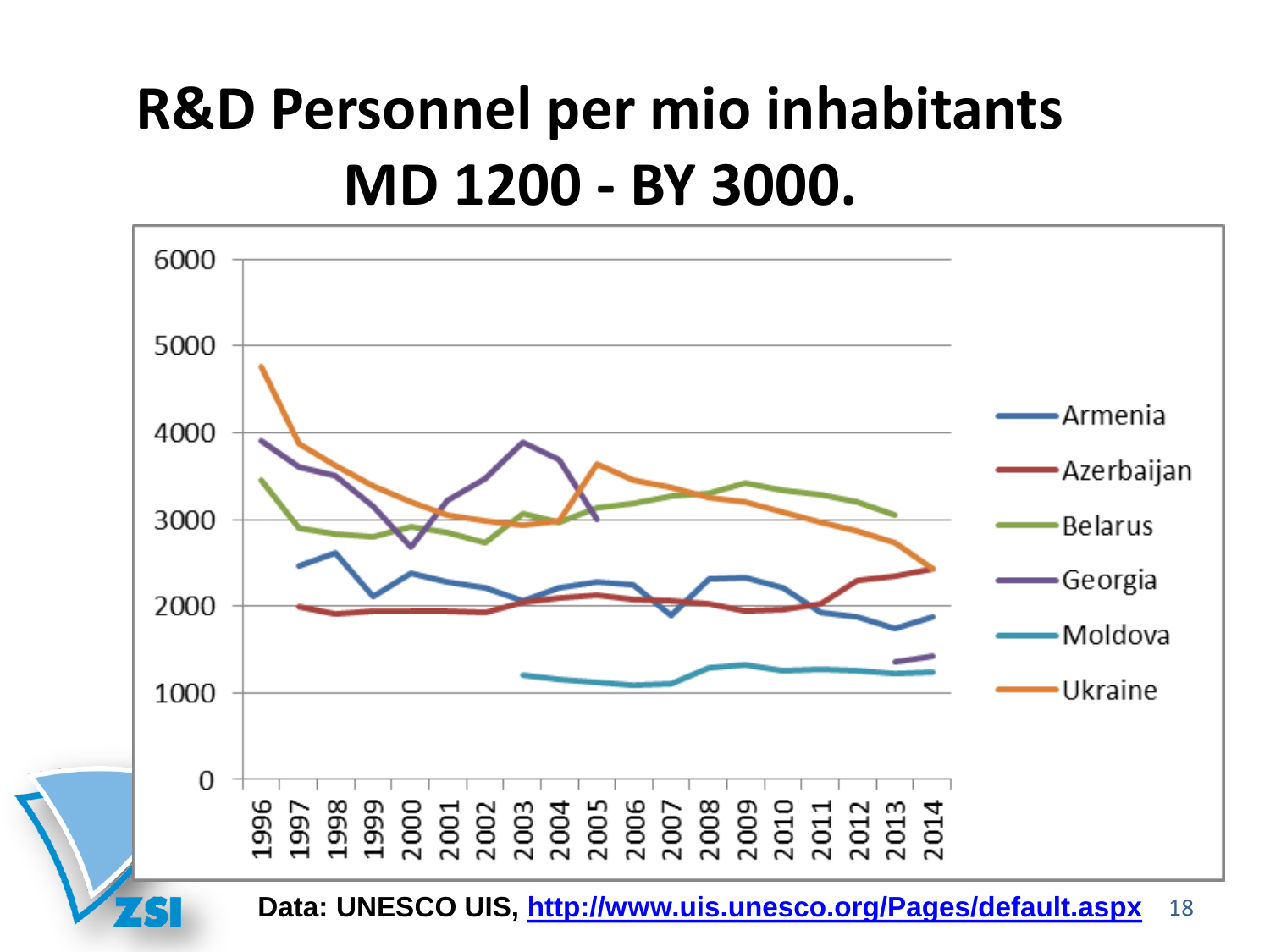### **R&I Performers in EaP countries**

- In EU28 universities (HEI) are very important research players (linking education and research); this approach of "research universities" is still in the developing phase in EaP countries
- Traditionally the government sector (GOV) plays the most important role, with Academy of Sciences and branch research institutes under Ministries
- 19 • Business-enterprise sector is hard to assess, because data are lacking. Less important usually than in EU28, in some EaP marginal. Data are not reliable, as some research institutes are organised as companies and Slcounted to BES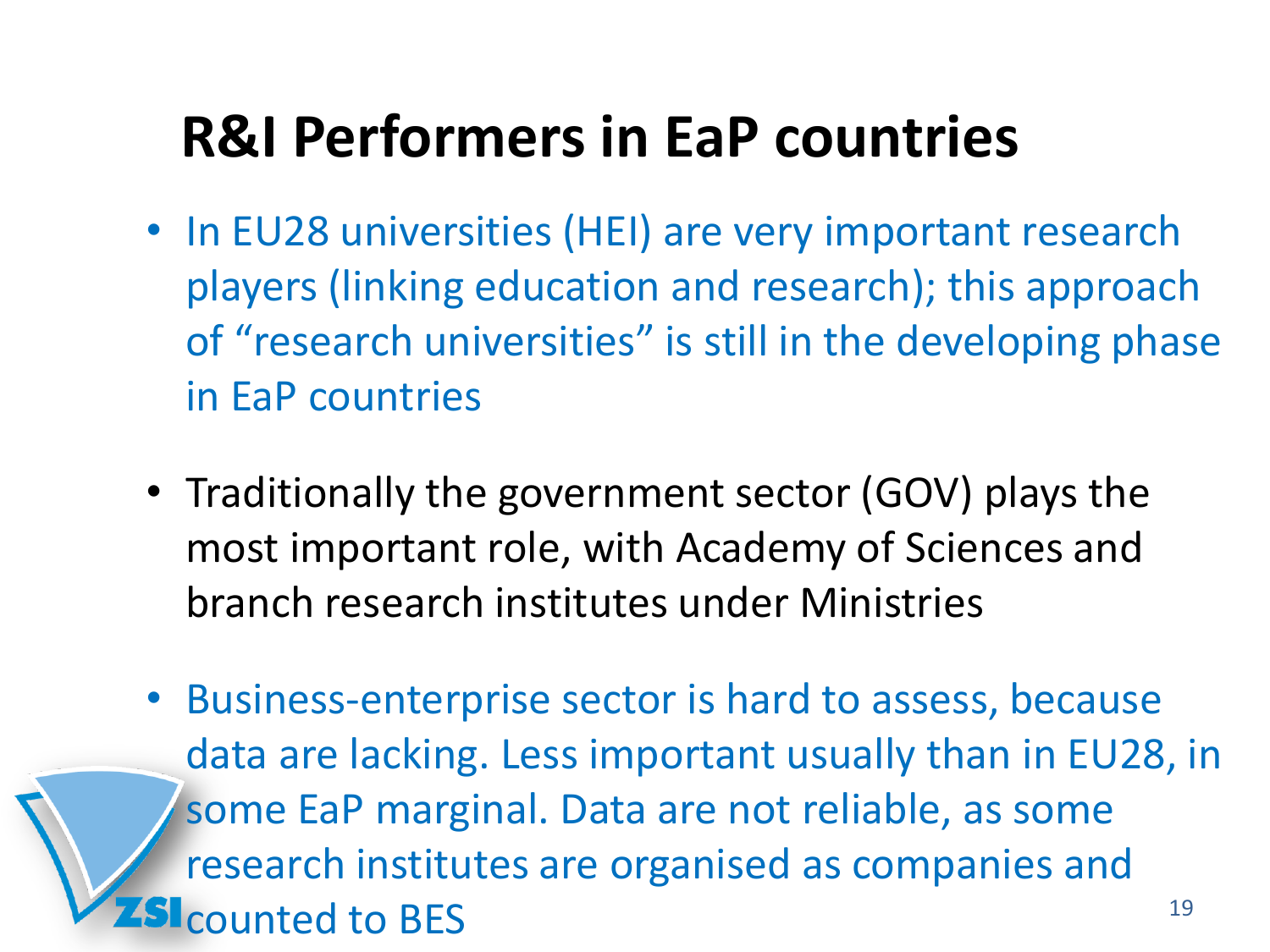### **R&D Performers in EaP countries**



20 **Data: UNESCO UIS, <http://www.uis.unesco.org/Pages/default.aspx>**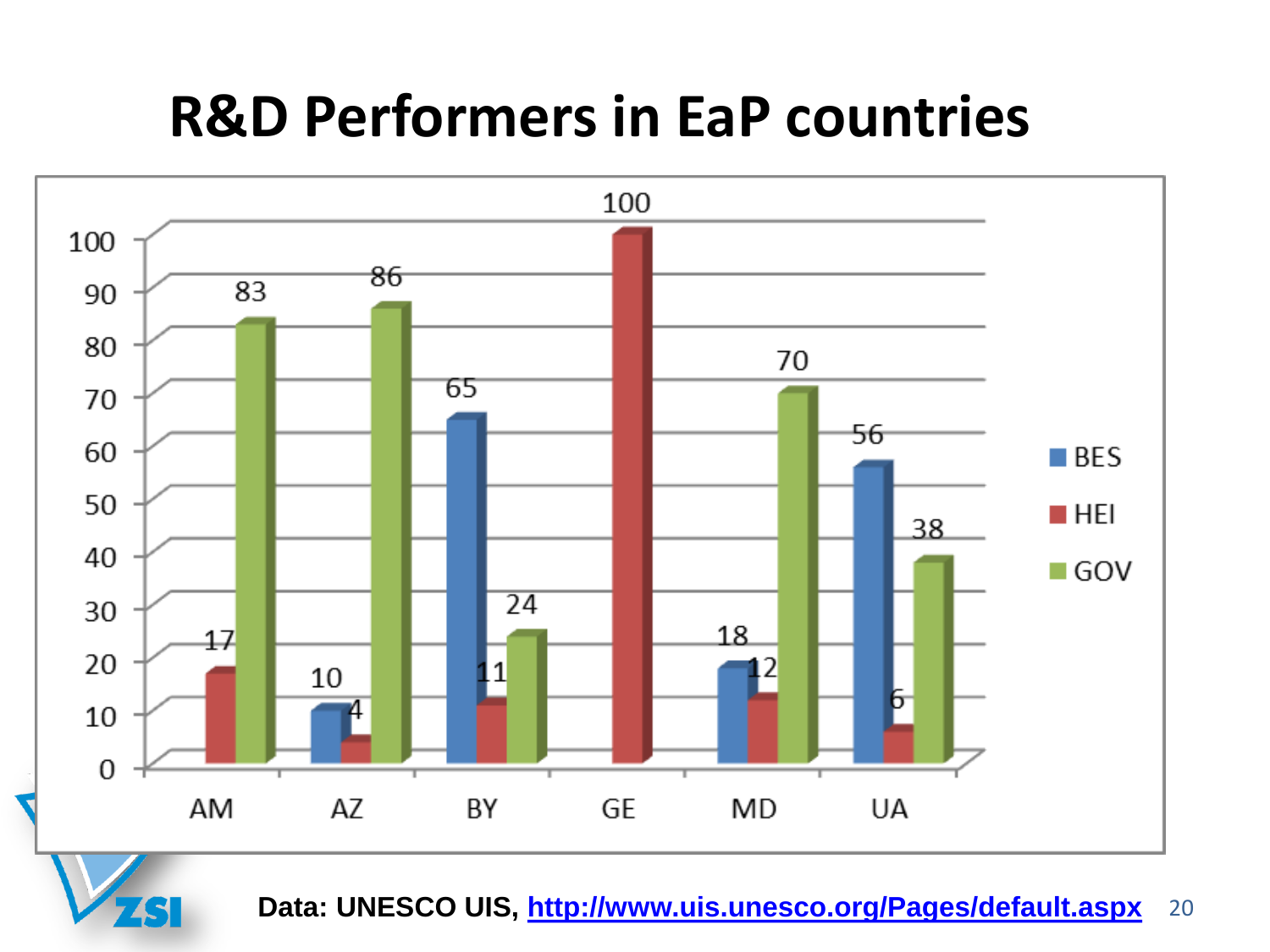## **R&I in EaP countries**

- R&D disconnected from the business sphere; perception that there is a lack of demand for R&D, and that state and companies do not give orders for R&D
- Often the approach is the following: resarch results are generated, which need then to be transferred to the companies – not enough consideration, what the local companies need in terms of R&D
- Challenge to integrate business in R&D activities

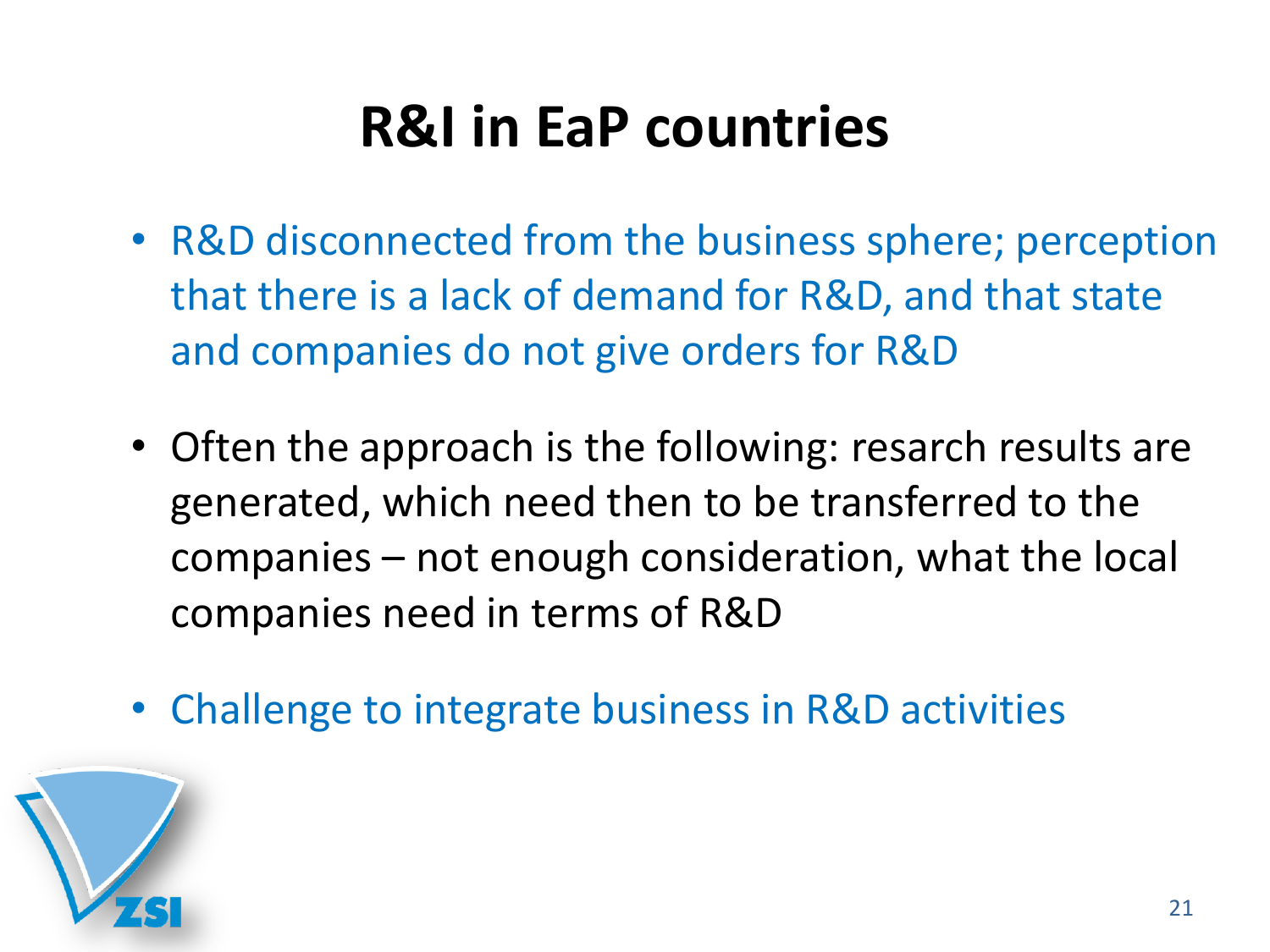### **R&I in EaP countries**

- Innovation support structures being established in recent years, e.g.: **Moldova** – Agency for Innovation and Technology Transfer, Technoparks, SME agency – ODIMM **Georgia** – Georgian Innovation and Technology Agency (GITA) established in March 2014 **Belarus** – Belarusian Innovation Fund
- Innovation funding tools Support programmes for cooperation business – research: financial support for joint projects, competitive selection, evaluation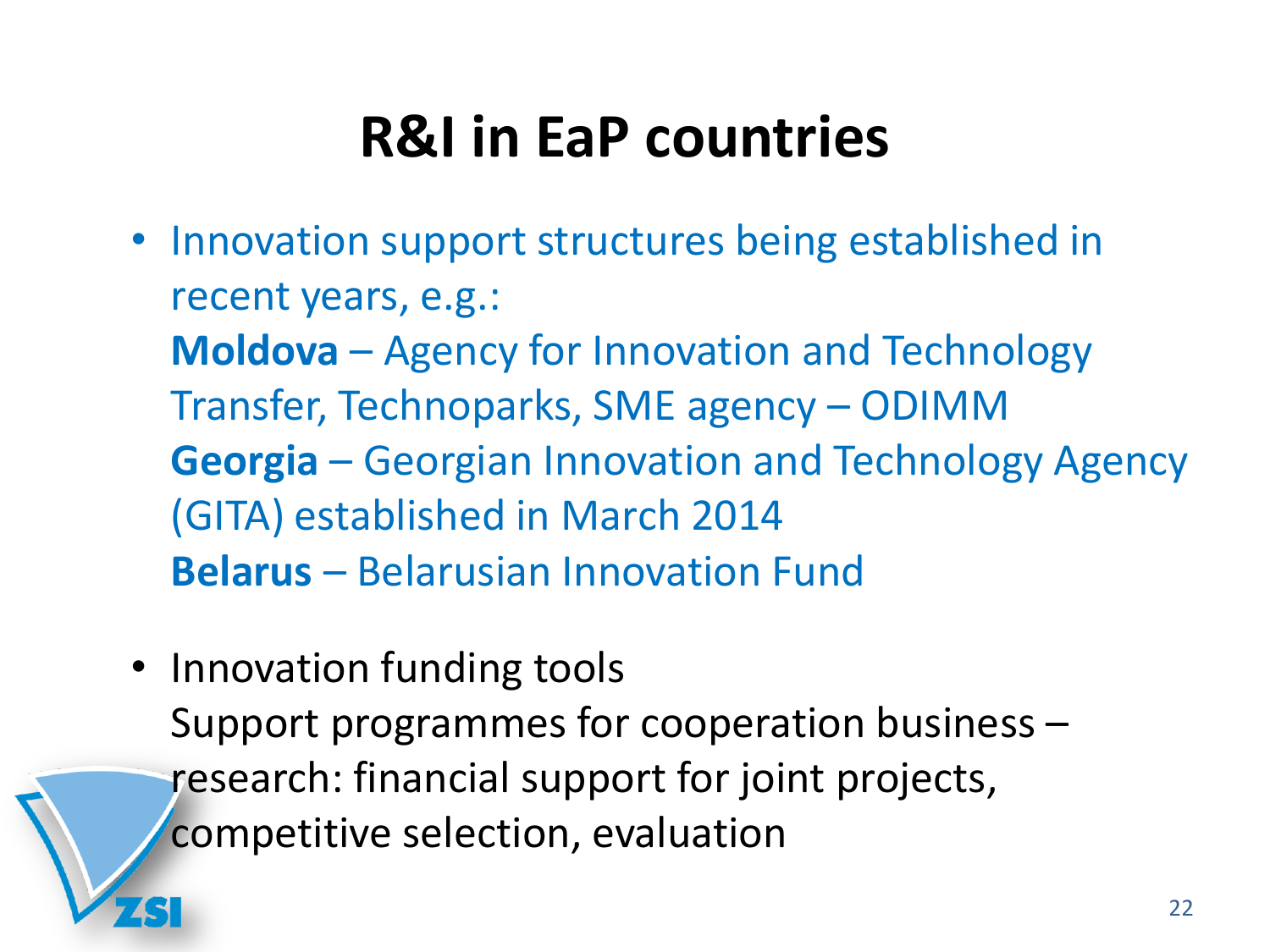

BELARUSIAN

INNOVATIVE

FOUNDATION

#### MAIN ACTIVITIES OF BELINFUND:

| Financing of projects<br>and works                                       | •Innovative projects;<br>. Work on the organization and development of production;<br>•Venture projects;<br>•Vouchers and grants                                                                      |
|--------------------------------------------------------------------------|-------------------------------------------------------------------------------------------------------------------------------------------------------------------------------------------------------|
| Formation of innovative<br>infrastructure                                | •Founder of 4 science and technology parks;<br>• Representations of BIF in all regions                                                                                                                |
| Development and<br>implementation of new<br>financial mechanisms         | •Creation of the mechanism of venture funding;<br>•Support of small innovative entrepreneurship (vouchers and<br>granites)                                                                            |
| Organization and<br>participation in scientific<br>and practical actions | • Republican contest of innovative projects;<br>•Startup Tour with the Fund "Skolkovo"                                                                                                                |
| International<br>cooperation                                             | •LLC "Venture Company" CIT EurAsEU"<br>•2 Innovation Center – with Lithuania and Czech Republic;<br>•2 projects of the 7th EU Framework Programme;<br>•Creating venture funds - with Russia and China |

23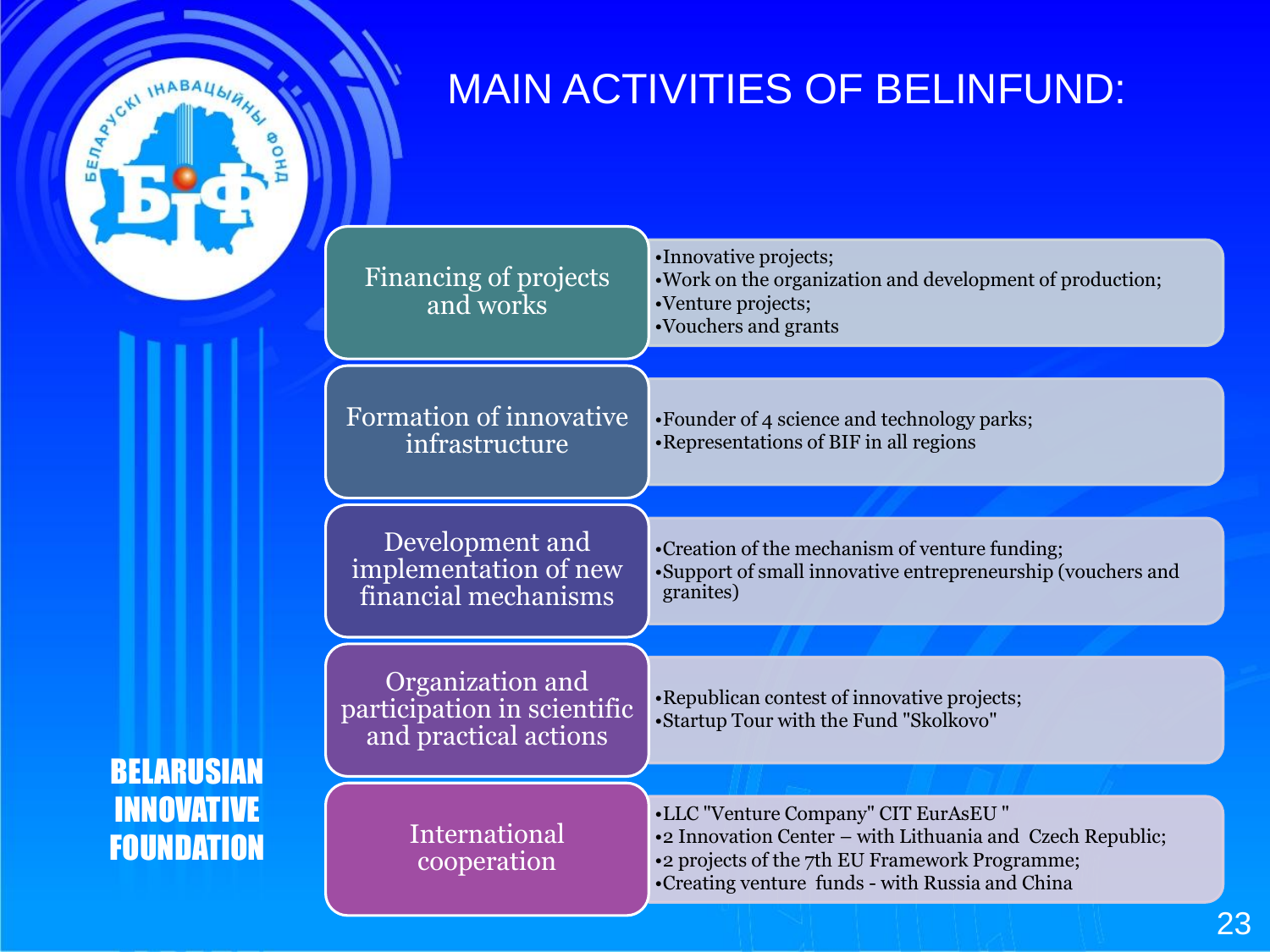## **R&I in EaP countries: Evaluation and Reviews**

- International reviews of national R&I policies have got underway; it is up to the countries to make most out of the results & recommendations
- **UNECE Innovation Performance reviews:**

Armenia 2014, Belarus, 2011 & 2016; Ukraine 2013,

#### • **EU led**

Armenia 2015 IncoNet EaP Georgia 2015 IncoNet EaP Moldova 2012 IncoNet EECA & 2015 EU H2020 PSF Ukraine 2016 EU H2020 PSF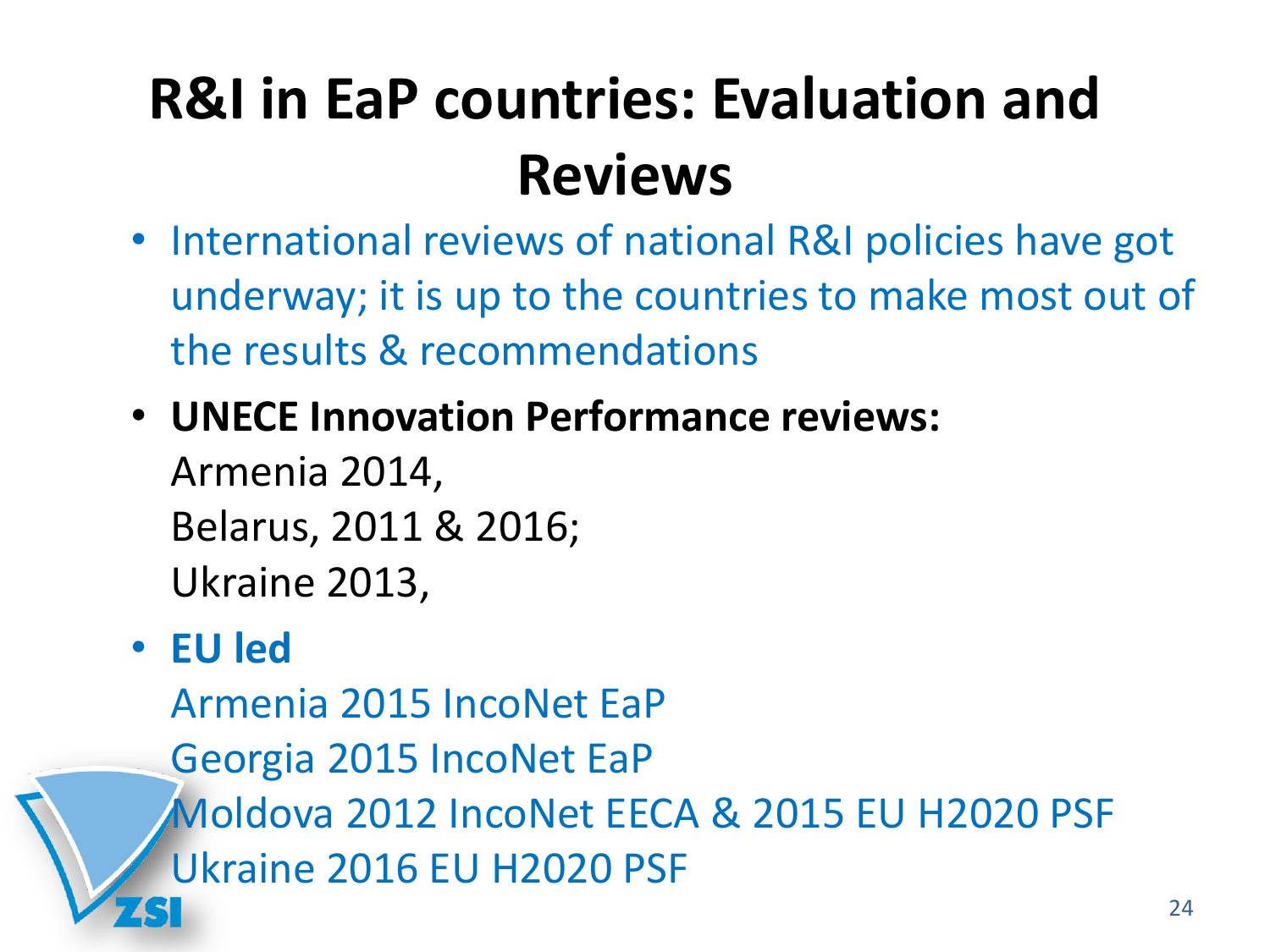



## **ener2i ENErgy Research to Innovation Reinforcing cooperation with European Neighbourhood Policy (ENP) countries on bridging the gap between energy research and energy innovation**



**http://www.ener2i.eu/**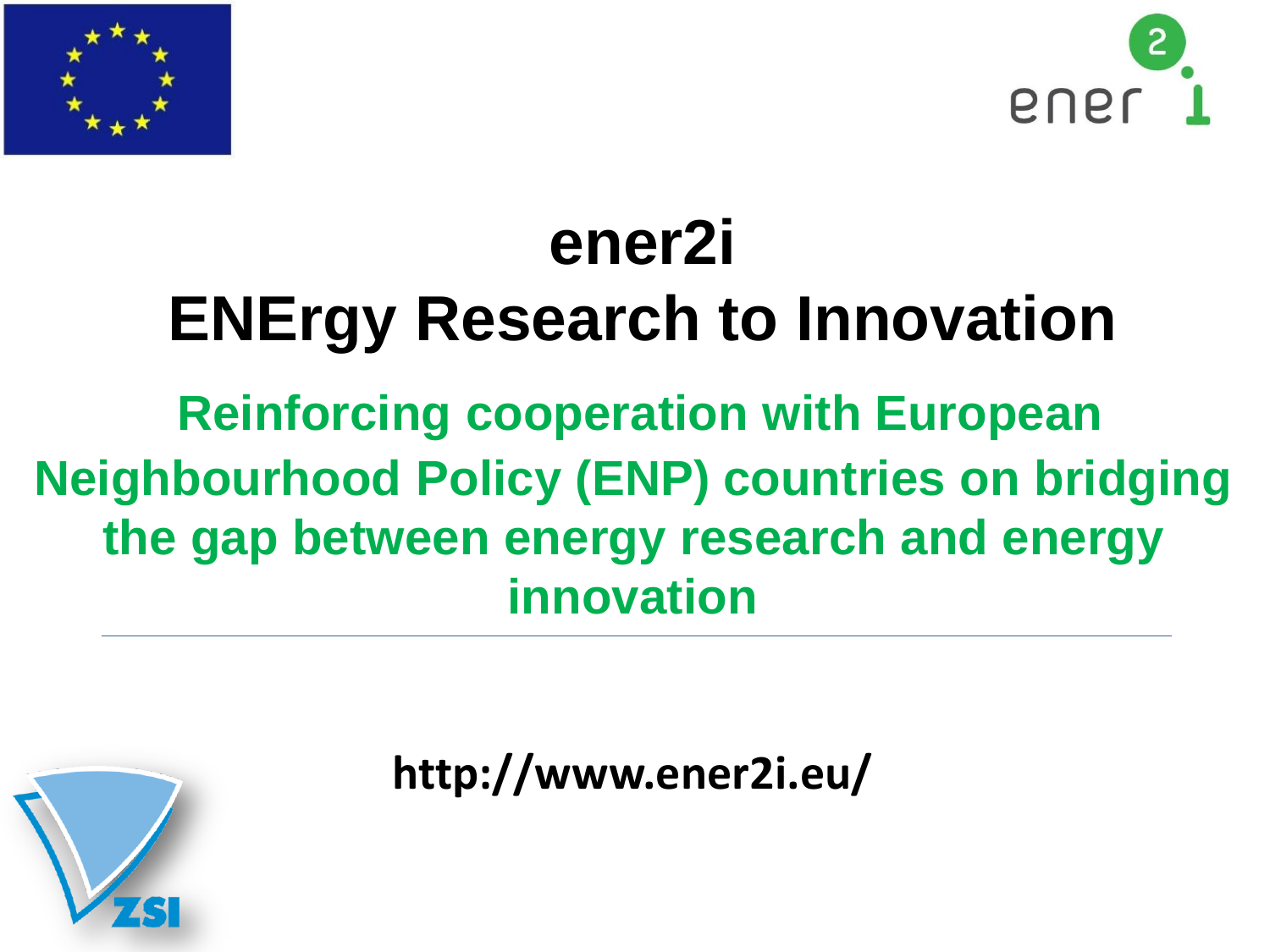#### **ener2i – basic facts**

- Project Coordinator Centre for Social Innovation (ZSI), Vienna, Austria
- Duration 36 Months, October 2013-September 2016
- EaP target countries Armenia, Belarus, Georgia, Moldova
- EU partners Austria, Hungary, Germany; (and Netherlands, Norway and others through eseia network)

Budget – around  $\epsilon$  1 mio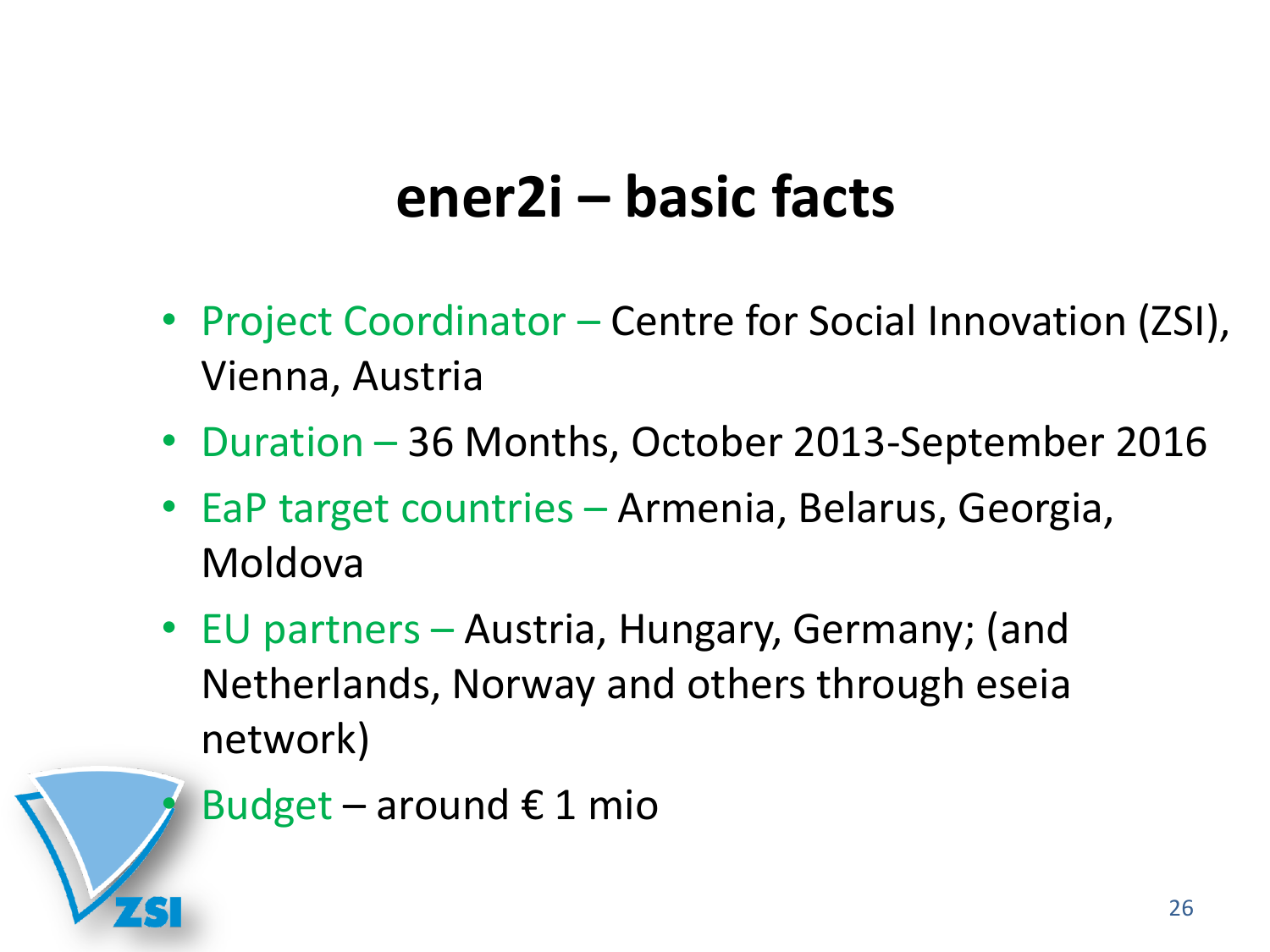### **ener2i Innovation Vouchers 2014-16**

- **Bring businesses and research organisations in direct contact – SME will have to cooperate with research organisation**
- **30 innovation vouchers of €4,000 each: AM - 6, BY - 7, GE - 6, MD - 11**
- **allocated to SMEs, including start-ups, in the EaP countries as a result of a merit-based competition**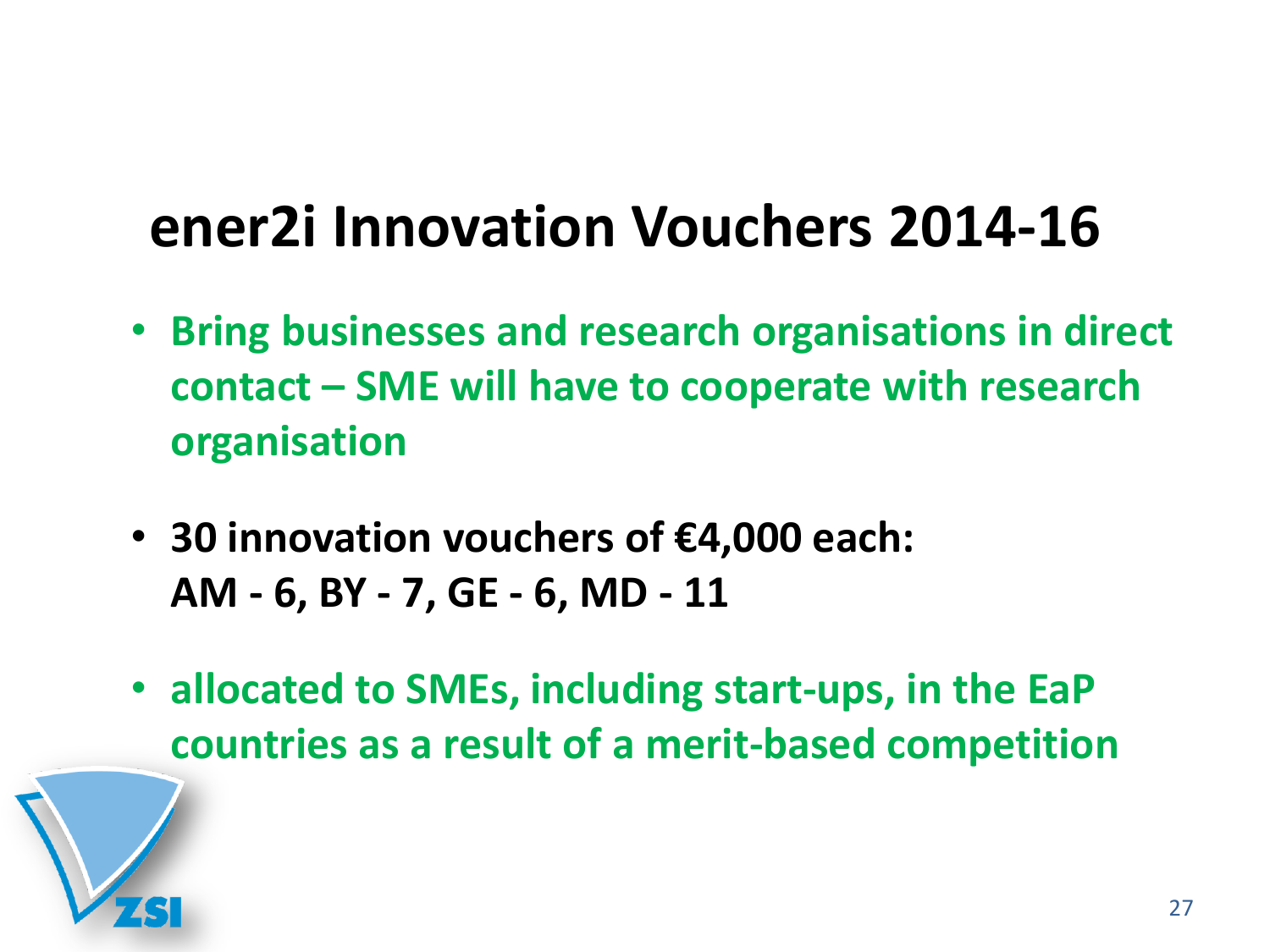### **Innovation Vouchers**

Thematic distribution of all projects funded over Innovation Vouchers

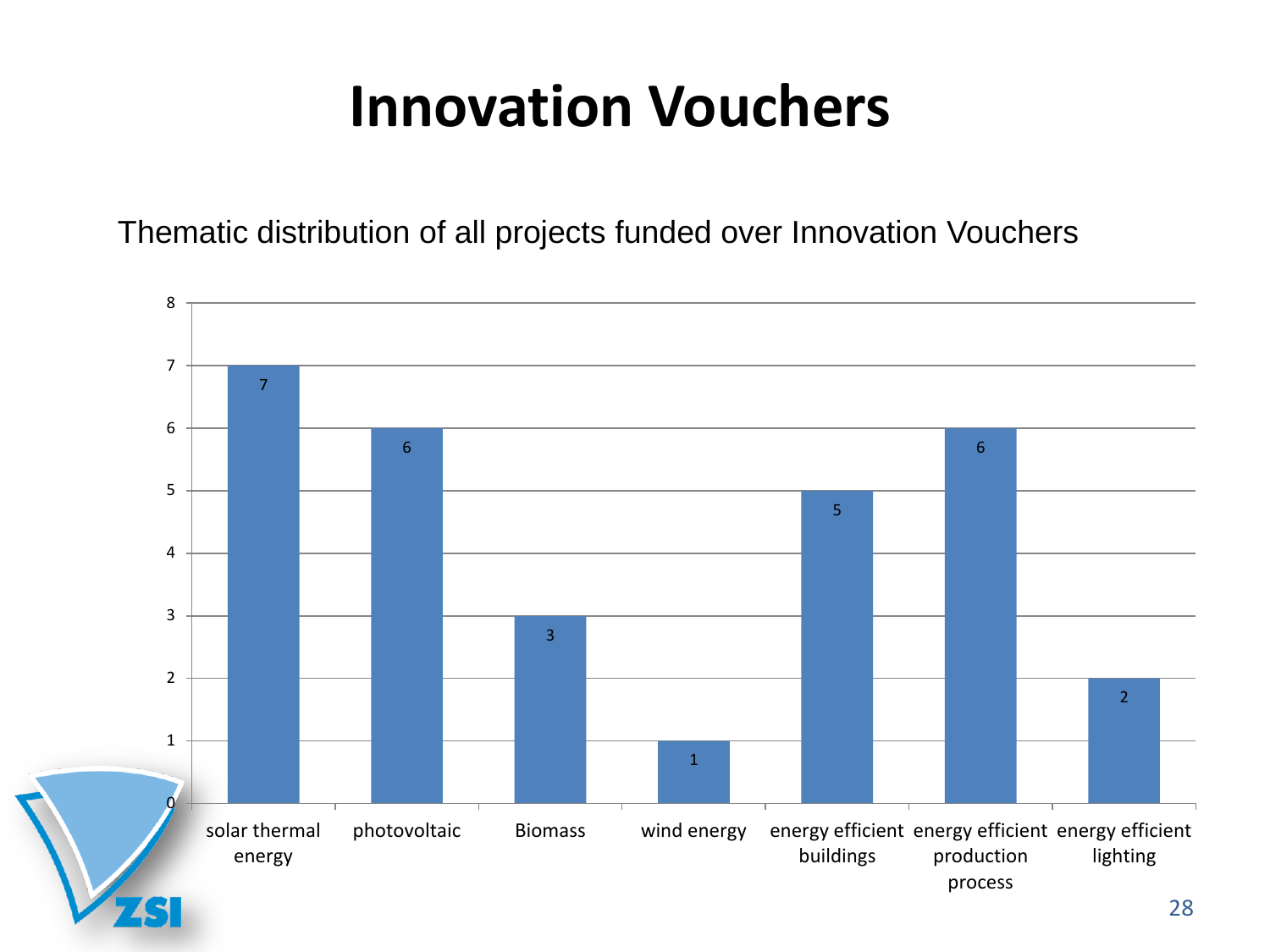## **R&I in EaP countries: Challenges**

- Increase the low R&I funding
- Allocate the available R&I funding in a transparent, objective, merit and evaluation based mode
- Systematic identification of priorities and setting of priorities with appropriate methodology
- Ensure appropriate stakeholder involvement in strategy development and policy implementation: business, researchers, NPO sector, society
- Ensure the quality of education and integrate education and research better

Improve the linkages between research and business